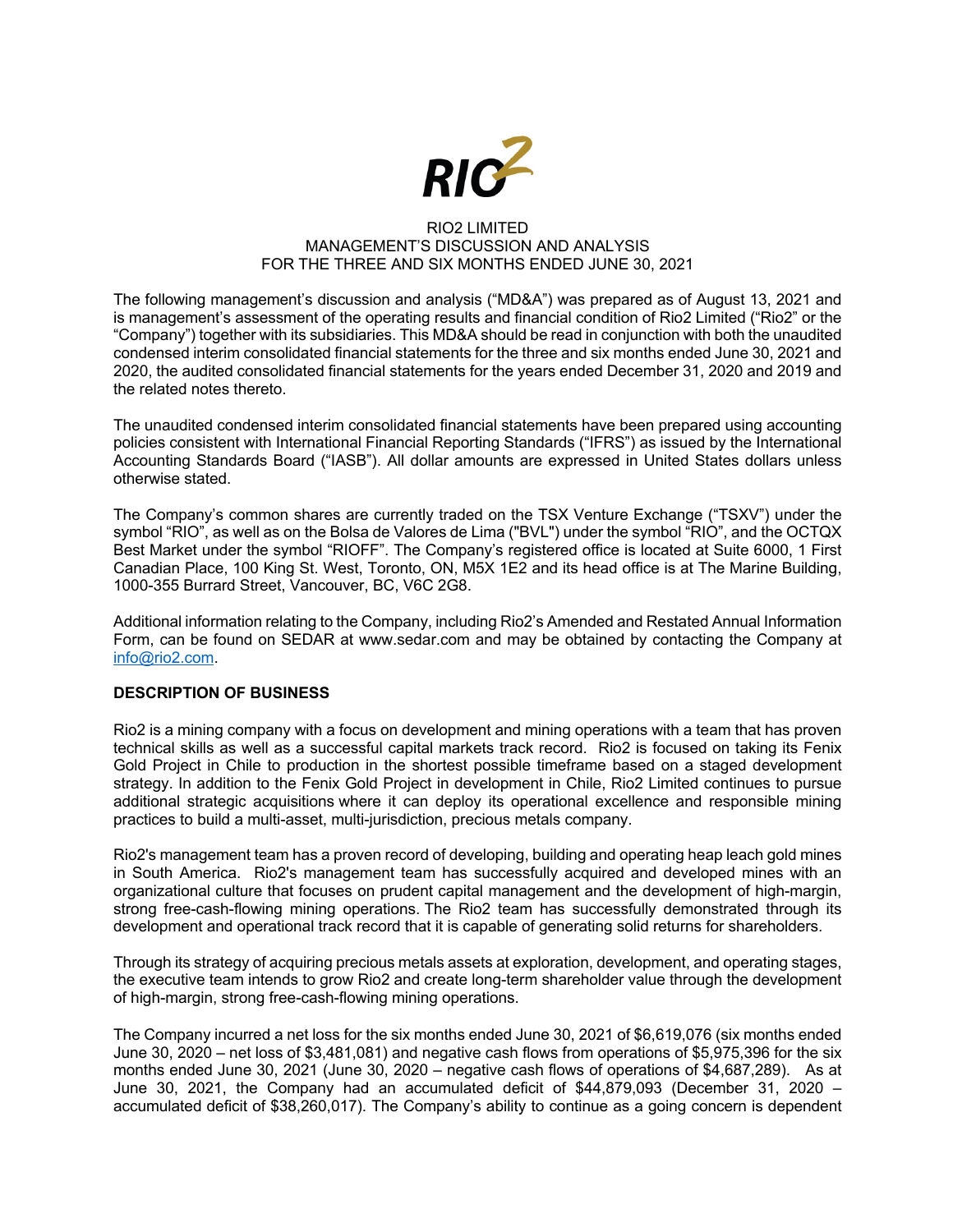upon its ability in the future to achieve profitable operations and in the meantime, to obtain the necessary financing to repay its liabilities when they become due. External financing will be sought to finance the operations of the Company and enable the Company to continue its efforts towards the exploration and development of its mineral properties. This condition, along with other matters as set forth in the financial statements, indicates the existence of a material uncertainty that may cast significant doubt about the Company's ability to continue as a going concern. The consolidated financial statements do not include adjustments to the amounts and classification of assets and liabilities that might be necessary should the Company be unable to continue as a going concern.

The Company will need to successfully complete certain milestones as noted in the table below prior to be able to achieve its main business objective of advancing the Fenix Gold Project to production.

| <b>Timeline</b>                | <b>Activity</b>                                          | Amount            |
|--------------------------------|----------------------------------------------------------|-------------------|
| Stage #1: Pre-                 | •Order long lead items                                   | US\$27.2 million  |
| <b>Construction Activities</b> | •Mobilization of contractors                             |                   |
| Today through Q4 2021          | •Commence construction of camp at infrastructure site    |                   |
|                                | •Early communications / emergency<br>response            |                   |
|                                | infrastructure                                           |                   |
| Stage #2: Pre-                 | •Fabrication at infrastructure site                      | US\$18.0 million  |
| Construction & Fabrication     | -Plant fabrication & staging of materials                |                   |
| Q4 2021 through Q1 2022        | -Begin early earthworks at mine site                     |                   |
|                                | •Preparation of electrical control facilities & concrete |                   |
|                                | foundations                                              |                   |
|                                | •Mine site access roads                                  |                   |
| Stage #3: Plant                | •Receipt of EIA Approval                                 | US\$66.1 million  |
| Assembly & Site                | •Assembly at mine site:                                  |                   |
| Construction                   | -Assemble plant & workshop at mine site                  |                   |
| Q1 2022 through Q4 2022        | .Waste dump and stockpile foundations                    |                   |
|                                | •Complete initial pad construction                       |                   |
|                                | •Mine site power distribution network from gensets       |                   |
|                                | •Plant commissioning                                     |                   |
| Total                          |                                                          | US\$111.3 million |

On May 4, 2021, the Company provided an update regarding its progress related to the Fenix Gold Project in Chile. Preparations are underway for the purchase of lead order items and equipment for the fabrication of the 20,000 tonnes per day Adsorption/Desorption processing plant which will be fabricated off-site and ultimately transported to the Fenix Gold Mine site for assembly once the project's construction permit is issued, currently guided for Q3 2022.

The Fenix Gold Project's civil and mining services contractor, STRACON, is currently establishing a base for its business in Copiapo and is preparing to purchase equipment for construction and logistical activities. A joint plan is also in the process of being prepared to establish the guidelines to be considered for the recruiting process of local labor and the engagement of local service providers.

Permitting of various components of the Fenix Gold Project has been in progress since the Environmental Impact Assessment ("EIA") was submitted to the Chilean authorities in April 2020. Since then, Rio2 has managed to successfully overcome an administrative delay in the review process due to the impact of Covid-19 of approximately 6 months during 2020. Rio2's 100% owned Chilean subsidiary, Fenix Gold Limitada, is working closely with the Chilean Environmental Assessment Service ("SEA") in advancing in parallel the indigenous consultation process and attending to technical observations related to the review of the EIA. The review process is progressing as expected and current expectations are for EIA approval to be obtained in late Q1 / early Q2, 2022.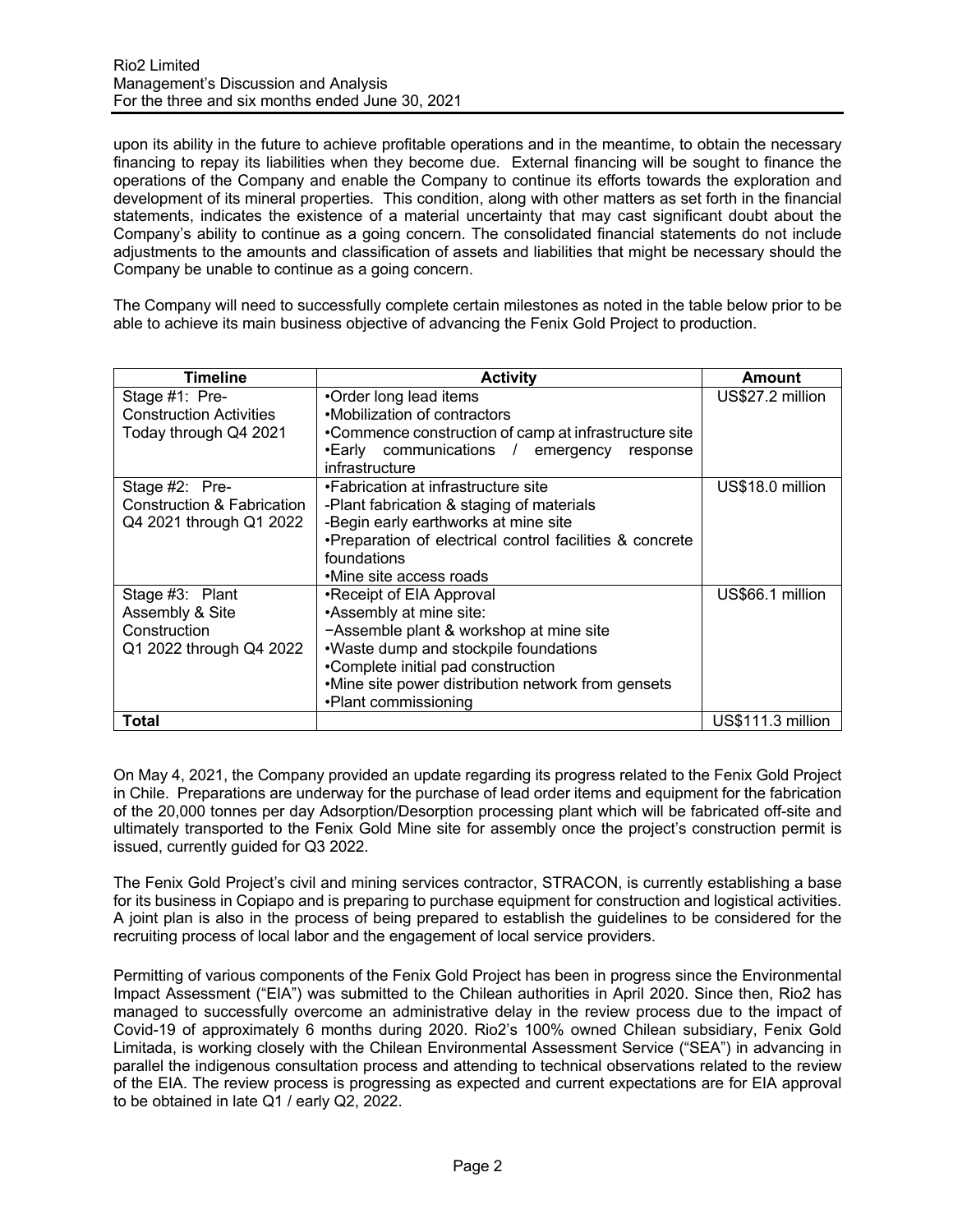On June 22, 2021, Rio2 announced positive results obtained from the Run of Mine ("ROM") heap leaching trial for its Fenix Gold Project.

The ROM heap leaching trial was conducted by personnel of Fenix Gold Limitada, the Chilean subsidiary of Rio2 Limited, and overseen by HLC Ingeniería y Construcción, Rio2's independent metallurgical consultants who were awarded the process plant / site infrastructure construction contract for the Fenix Gold Mine last year.

Material for the trial heap was drilled and blasted from areas of the Fenix North, Fenix Central and Fenix South deposits and composited to make a 426 tonne representative sample. The trial was conducted at Rio2's infrastructure site located approximately 20 kilometers from the Fenix Gold mine site at an altitude of 3,200 m.

The objective of the metallurgical test work was to determine whether ROM processing could be implemented at the Fenix Gold mine. The test work targeted simplifying operations and eliminating the need for the installation of a single stage gyratory crusher as outlined in the Pre-Feasibility Study ("PFS") with an effective date of August 15, 2019. Apart from determining metal recoveries, the metallurgical test work has broadened the Company's understanding of mineral comportment, leach pad irrigation rates, cyanide percolation rates, leach kinetics and dosage and consumption of cyanide and reagents.

Water used in the trial leaching was industrial water sourced from the Nueva Atacama water retreatment facility located in Copiapo. Rio2 has a water supply agreement with Nueva Atacama for industrial water for its 20,000 tpd mining project.

The average grade of the composite material in the trial pad was 0.46 g/t gold, 0.43 g/t silver and 0.02% copper.

Cyanide leaching of the material in the trial ROM leach pad took place over 81 days resulting in recoveries of 75.12% for gold and 12.37% for silver. These results compare favorably with those from the August 2019 PFS which assumed crushing material to a size of 4 inches with recoveries of 75% for gold and 10% for silver. It is important to highlight that a recovery of approximately 60% for gold was achieved in the trial ROM heap within 30 days of leaching commencing.

Cyanide consumption averaged 0.18 kg/t and lime consumption averaged 2.95 kg/t. The PFS assumed cyanide consumption of 0.4 kg/t and lime consumption of 4 kg/t. The percolation rate in the trial heap was 2.4 m/day. Copper dissolved in the pregnant solution averaged 12 ppm which indicates that the low copper content will not inhibit the adsorption process.

The granulometric analysis for the composited ROM material determined that the size fraction for 75% of the material was less than 3 inches, and 94% passing 5 inches which makes management feel that it will be possible to improve gold recoveries further by optimizing the blasting design for mineralized material during mining.

The successful completion of the ROM heap leaching trial is an important milestone for Rio2 as it simplifies the mining and processing components of the Fenix Gold Mine by eliminating the need for installing a crusher and the subsequent double handling of mined material before its placed on the leach pad. The resultant reduction of cyanide and lime consumption will also have a positive impact on the mine's operating costs. The results of this ROM test work were pending for the finalization of the construction financing for the project.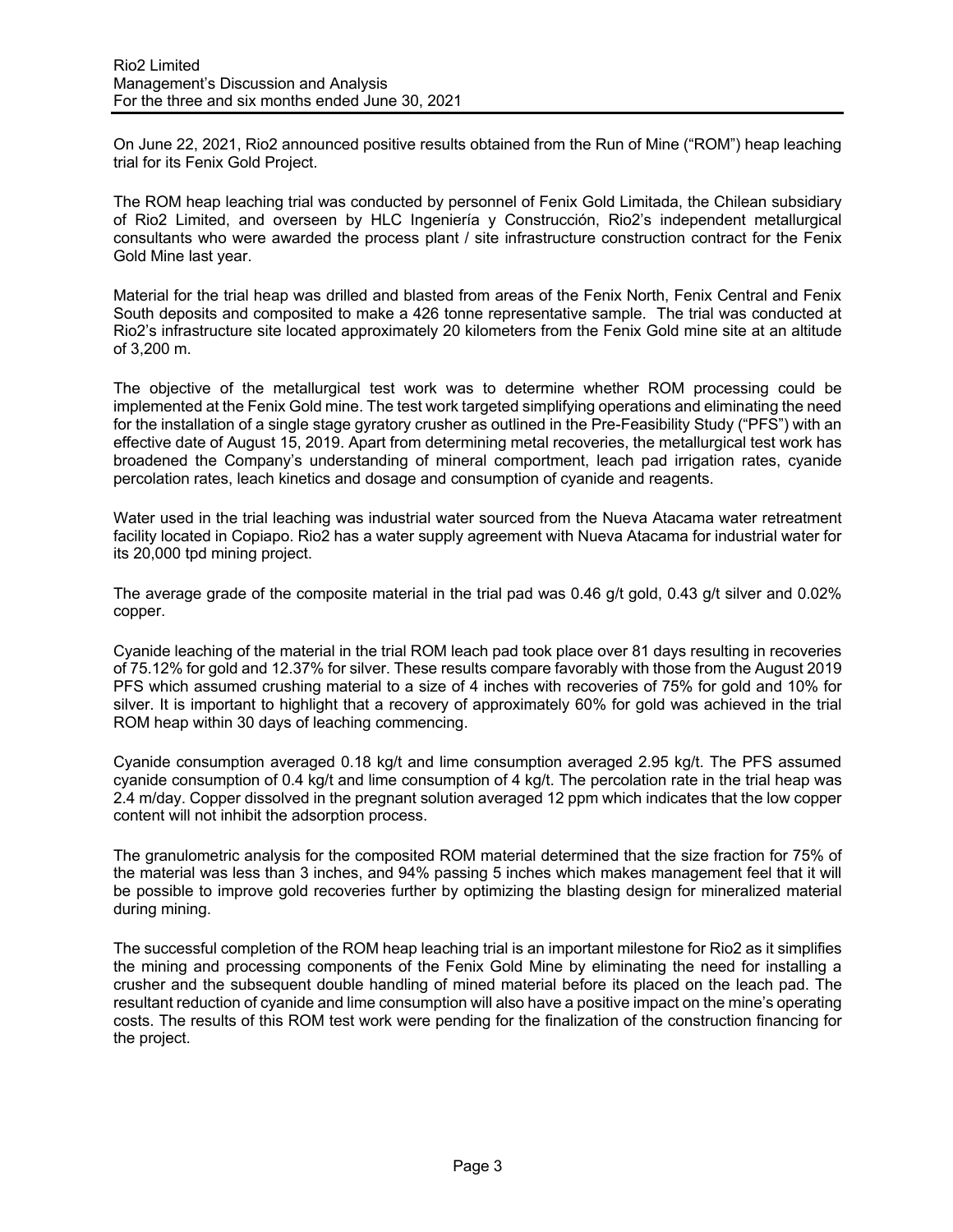On July 20, 2021, Rio2 announced that it had arranged the mine construction financing totaling approximately \$125 to \$135 million to finance the construction of the mine at its 100%-owned Fenix Gold Project in Chile.

The Mine Financing Package is comprised of the following components:

- Non-binding term sheet with Wheaton Precious Metals International Ltd. ("WPMI" or "Wheaton") for a \$50 million Gold Purchase Agreement ("Gold Stream"). For further details regarding the WPMI Gold Stream, please refer to the "Proposed Transactions" section of this document.
- BNP Paribas ("BNP") appointed as mandated lead arranger for a senior project debt facility of \$50- 60 million ("Senior Project Debt Facility"). For further details regarding the Senior Project Debt Facility, please refer to the "Proposed Transactions" section of this document.
- Marketed public offering of common shares of the Company for gross proceeds of approximately C\$25 million (approximately \$19.6 million) with a syndicate of underwriters co-led by Scotiabank, CIBC Capital Markets and Raymond James (the "Offering"). Rio2 granted the underwriters an over-allotment option to purchase up to an additional 15% of the common shares issued pursuant to the Offering (the "Over-Allotment Option") on the same terms exercisable in whole or in part, at any time and from time to time, up to 30 days from and including the closing date of the Offering.
- Non-Brokered private placement of common shares of the Company to WPMI or an affiliate for proceeds of \$5 million at a price per share equal to, and concurrent with, the Offering (the "Private Placement").

The Mine Financing Package will allow for Rio2 to commence pre-construction activities at the Fenix Gold Project prior to receiving Environmental Impact Assessment ("EIA") approval and permits for its planned 20,000 tonnes per day, run of mine, dump leach operations. Since the outset, the primary focus of Rio2 has been to accelerate the Fenix Gold Project to production and the Mine Financing Package will allow the Company to maintain its current schedule for first gold production in Q4, 2022.

On July 21, 2021, Rio2 announced the pricing of the marketed public offering of common shares of Rio2 and the non-brokered private placement of common share of Rio2 of \$0.65 per common share.

On August 5, 2011, Rio2 announced it had obtained a receipt for its final short form prospectus dated August 4, 2021 filed in connection with the previously announced underwritten public offering of Rio2. Rio2 also filed an amended and restated independent technical report, entitled "Amended and Restated Prefeasibility Study for the Fenix Gold Project" (the "Technical Report") pursuant to National Instrument 43- 101 - *Standards of Disclosure for Mineral Projects* ("NI 43-101") on August 4, 2021. There were no changes to the mineral resources or mineral reserves estimates of the Fenix Gold Project in the Technical Report and the changes made to the report were mainly to enhance disclosure in the data verification section of the Technical Report. The Technical Report is dated August 3, 2021 with an effective date of August 15, 2019 and amends and restates the "Updated Pre-feasibility Study for the Fenix Gold Project" dated October 15, 2019 with an effective date of August 15, 2019. The Technical Report supports the disclosure in the AIF (as defined below) and the Prospectus.

The Technical Report was compiled by Mining Plus Peru S.A.C. ("Mining Plus") with contributions from a team of Qualified Persons as defined by NI 43-101 as follows:

- Raul Espinoza, (MAusIMM (CP)) of Mining Plus.
- Anthony Maycock, (P.Eng.) of MM Consultores Limitada.
- Greg Corbett, (FMAIG, RPGeo) of Corbett Geological Services.
- Denys Parra, (Member SME) of Anddes Asociados S.A.C.
- Andres Beluzan (ChCM Registered Member) of ABelco Consulting SpA.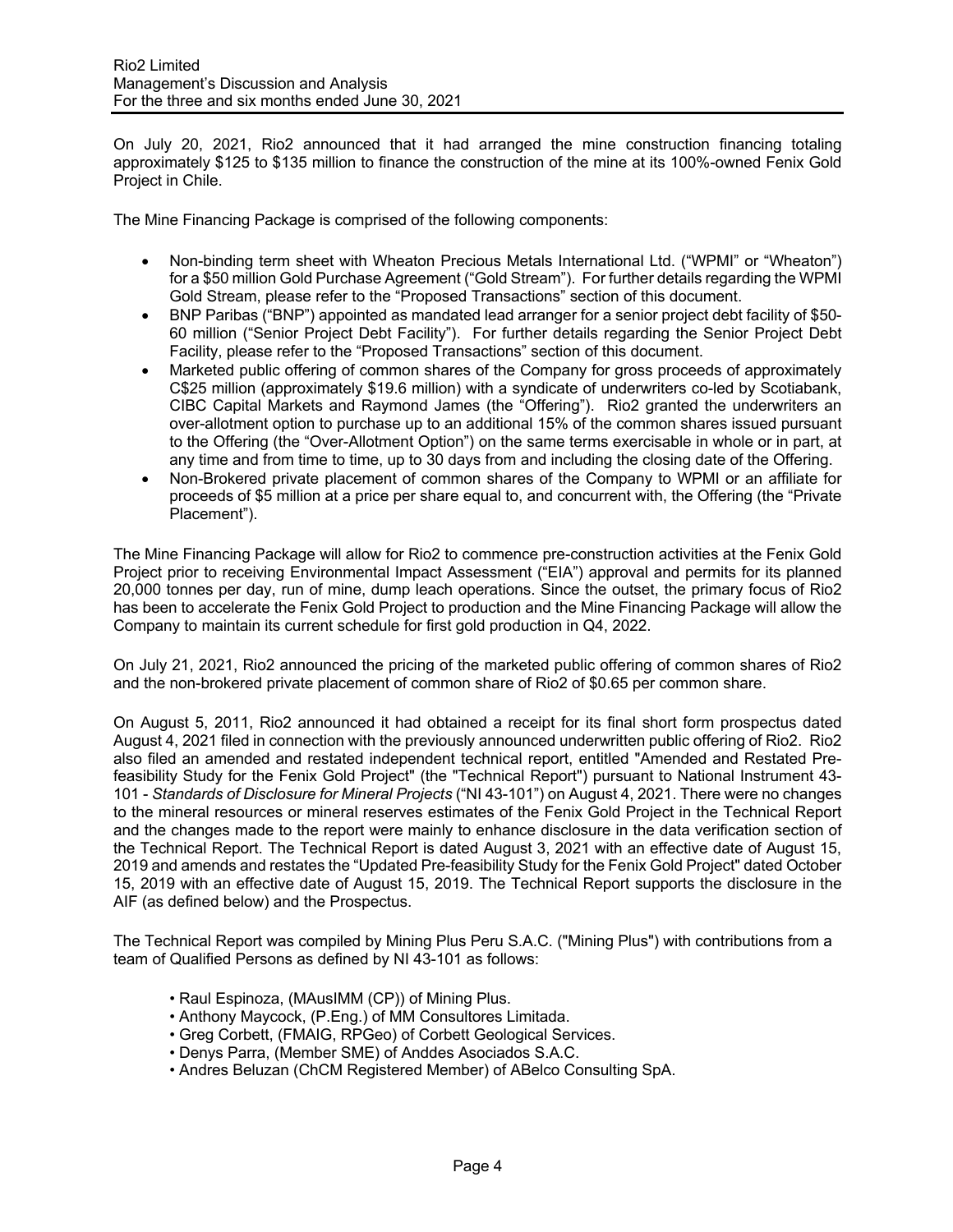Rio2 also filed an amended and restated annual information form in respect of the year ended December 31, 2020 (the "AIF") on August 4, 2021.

On August 10, 2021, Rio2 announced that it closed the underwritten public offering of common shares of Rio2 and the private placement of common shares to Wheaton, previously announced for combined gross proceeds of C\$35,144,122.

A total of 44,275,000 common shares were issued through the underwritten public offering of common shares upon the exercise of the over-allotment option in full, for gross aggregate proceeds of C\$28,778,750.

A total of 9,792,880 common shares were issued to Wheaton at the price of C\$0.65 per share for gross proceeds of C\$6,365,372 (approximately \$5 million). The private placement was completed on a nonbrokered basis.

Not less than \$20 million of the net proceeds of the Offering plus the proceeds of the Private Placement (the "Combined Proceeds") will be used to fund development of the Corporation's Fenix Gold Project and associated mine and camp infrastructure (which, for greater certainty includes development of related infrastructure by Lince S.A., a wholly owned subsidiary of the Corporation). The remaining Combined Proceeds are expected to be used for general working capital purposes.

# **REVIEW OF PROPERTIES**

## *Exploration and Evaluation Assets*

|                                                | <b>Fenix Gold Project</b><br>Chile | <b>Anocarire Gold Project</b> | Chile      | Total            |
|------------------------------------------------|------------------------------------|-------------------------------|------------|------------------|
| Balance, December 31, 2019                     | \$45,002,756                       | \$                            | 3,994,195  | \$<br>48,996,951 |
| Additions                                      | 10,449,356                         |                               |            | 10,449,356       |
| Option income received                         |                                    |                               | (288, 198) | (288, 198)       |
| Effect of exchange rate                        |                                    |                               | (8, 452)   | (8, 452)         |
| Accumulated foreign exchange<br>on translation | (645, 290)                         |                               |            | (645, 290)       |
| Balance, December 31, 2020                     | \$54,806,822                       | \$                            | 3,697,545  | \$58,504,367     |
| Additions                                      | 2,628,468                          |                               |            | 2,628,468        |
| Option income received                         |                                    |                               | (300,000)  | (300,000)        |
| Effect of exchange rate                        |                                    |                               | 603        | 603              |
| Balance, June 30, 2021                         | \$57,435,290                       | \$                            | 3,398,148  | \$ 60,833,438    |

## Fenix Gold Project (Chile)

On July 24, 2018, the Company acquired the Fenix Gold Project. Evaluation related costs were capitalized to the asset from the date of acquisition by Rio2. Additions to the Fenix Gold Project include drilling, technical consultant fees, equipment rentals, the acquisition of Lince in 2020 and the Asset Retirement for Lince.

#### Anocarire Project (Chile)

On July 24, 2018, the Company acquired the Anocarire Gold Project, a \$4.8 million option payment that may be paid to Rio2 by Andex Minerals. During the year ended December 31, 2018, a payment of \$200,000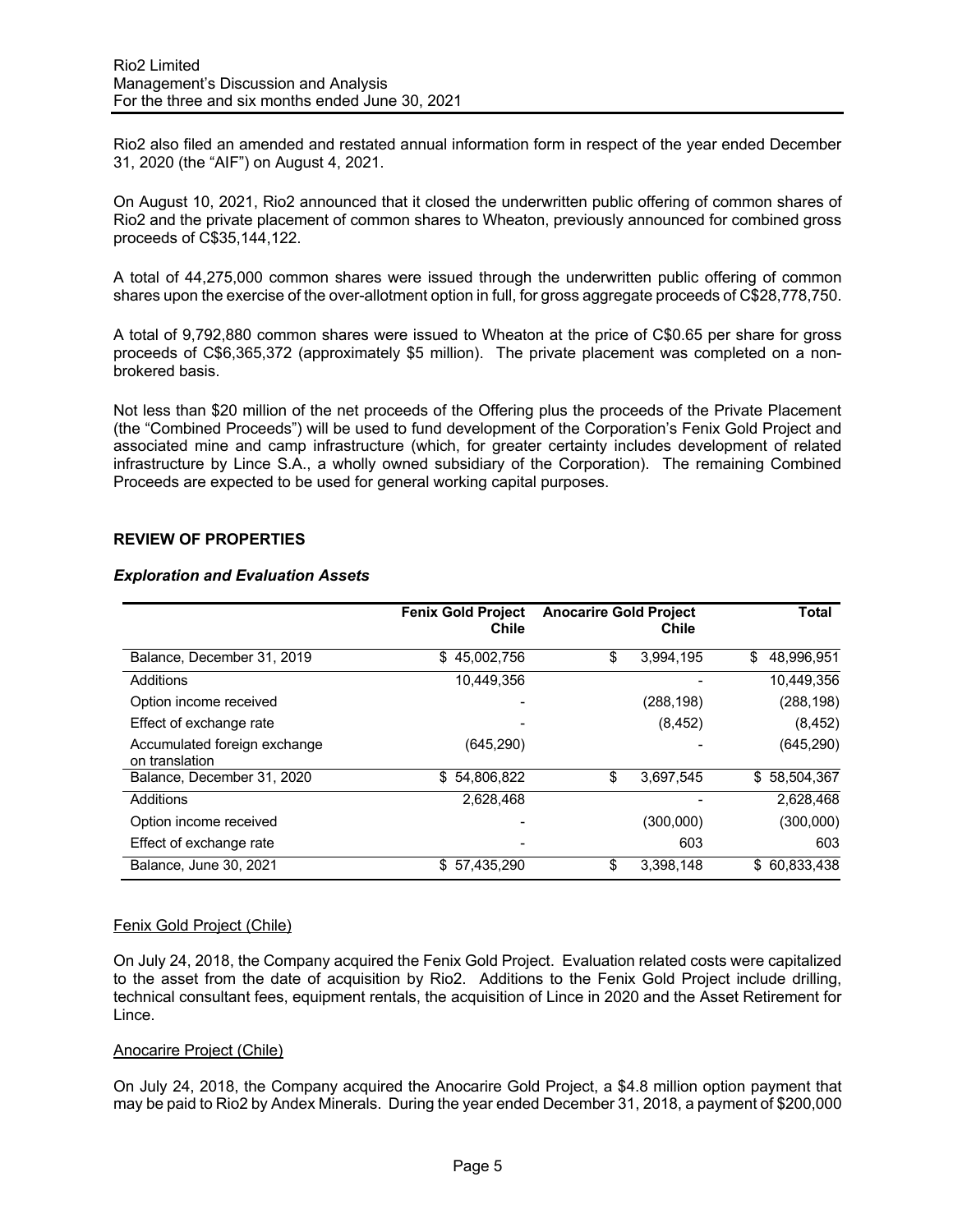was received. During the year ended December 31, 2019, a payment of \$600,000 was received. During the year ended December 31, 2020, a payment of \$300,000 was received.

On December 14, 2020, the option payment was revised so that Andex Minerals may pay Rio2 \$5.3 million by December 31, 2021. On June 28, 2021, Rio2 received a payment of \$300,000 from Andex Minerals.

Payments under this option payment are being recorded as a reduction of the exploration and evaluation asset.

# **SUMMARY OF QUARTERLY RESULTS**

The following table sets out selected quarterly financial information and is derived from the financial statements prepared by the Company's management in accordance with IAS 34 of International Financial Reporting Standards.

Effective January 1, 2021, Rio2 changed its presentation currency from Canadian dollars to United States dollars, as a result of the continued advancement of the Fenix Gold Project. The Company's management believes that presenting financial information in US dollars is more useful internally to manage the business, and more useful to readers of the financial statements because of greater comparability and greater congruence with the underlying currencies of significant transactions.

This change in the financial statement presentation currency is an accounting policy change and that has been accounted for retrospectively. Functional currencies of all the Company's entities remained unchanged. The income statements have been translated at the average exchange rates for each reporting period. Exchange differences arising from the Company's subsidiaries' functional currencies to United States dollars in other comprehensive income.

| Quarter Ended      | Revenue |                 | Loss Per Share |    |            |
|--------------------|---------|-----------------|----------------|----|------------|
| June 30, 2021      | S<br>۰. | 3.449.467<br>\$ | 0.02           | \$ | 73.062.271 |
| March 31, 2021     |         | 3,169,604       | 0.02           |    | 73.511.302 |
| December 31, 2020  |         | 3.707.699       | 0.02           |    | 72,164,515 |
| September 30, 2020 |         | 1,807,679       | 0.01           |    | 70,887,815 |
| June 30, 2020      |         | 1,937,935       | 0.01           |    | 67.370.798 |
| March 31, 2020     |         | 1,537,255       | 0.01           |    | 66.682.608 |
| December 31, 2019  |         | 2,679,624       | 0.01           |    | 72,404,818 |
| September 30, 2019 |         | 1,803,173       | 0.01           |    | 70,860,844 |

As the Company's project is still in the exploration, evaluation and development stage, the Company continues to incur losses each quarter and the trend remains unchanged for the near future. Increased losses are likely to occur as the Company is now more actively evaluating potential opportunities.

## **RESULTS OF OPERATIONS FOR THE THREE MONTHS ENDED JUNE 30, 2021**

The principal business activity during the three months ended June 30, 2021 was the further development of the Fenix Gold Project, as well the evaluation of other precious metal projects that can be developed into mines with a goal towards their acquisition.

The Company recorded a net loss of \$3,449,467 compared to a net loss of \$1,943,827 for the same period in 2020. The increase in the Company's net loss in 2021 as compared to 2020 was primarily due to an increase in expenses as follows:

• Employment costs of \$1,233,456 for the three months ended June 30, 2021 compared to \$873,050 for the three months ended June 30, 2020. The increase is due the addition of new employees in Chile to support the Fenix Gold Project.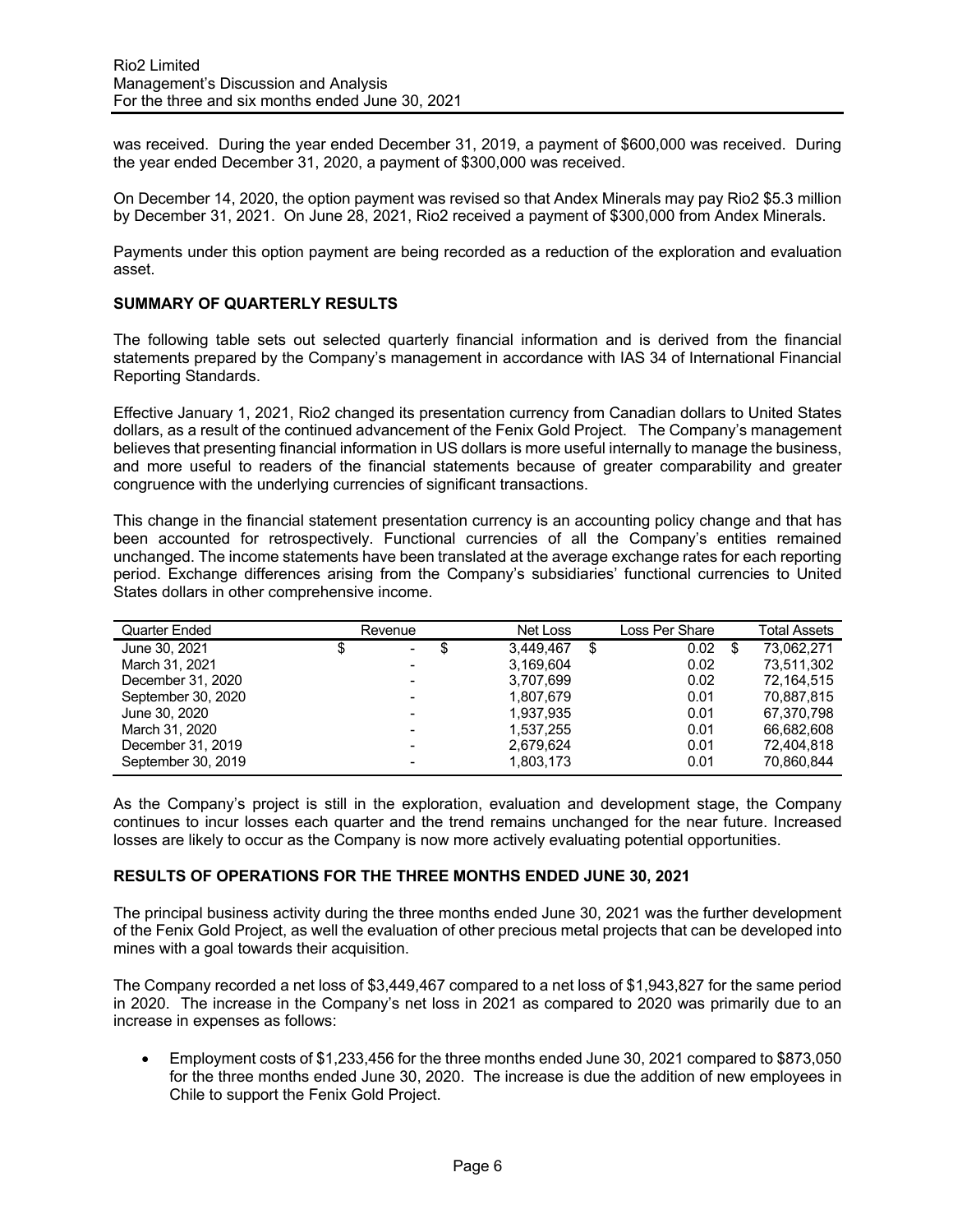- Share based compensation of \$486,854 for the three months ended June 30, 2021 compared to \$391,948 for the three months ended June 30, 2020. The increase is due to the timing of vesting of stock options and restricted share units (RSUs).
- Office and miscellaneous of \$225,001 for the three months ended June 30, 2021 compared to \$116,705 for the three months ended June 30, 2020. The increase is due the expansion of the office in Lima, Peru in support of the Fenix Gold Project and in turn a larger rental expense.
- Directors fees of \$76,818 for the three months ended June 30, 2021 compared to \$27,987 for the three months ended June 30, 2020. The increase is due to more meetings held in Q2 2021 compared to Q2 2020 due to decision making around the financing of the Fenix Gold Project.
- Filing and transfer agent fees of \$34,592 for the three months ended June 30, 2021 compared to \$7,575 for the three months ended June 30, 2020. The increase is due to increased regulatory filings that were completed in preparation for a public offering of common shares.
- Foreign exchange loss of \$1,156,559 for the three months ended June 30, 2021, compared to a loss of \$174,296 for the three months ended June 30, 2020. The increase is largely due to the revaluation of an inter-company loan denominated in United States dollars but owing to Rio2 Limited, which has a Canadian functional currency, with the decreasing strength of the United States dollar resulting in a foreign exchange loss.
- Accretion expense of \$40,106 for the three months ended June 30, 2021, compared to \$nil for the three months ended June 30, 2020. The increase is due to the asset retirement obligation acquired in 2020 with the acquisition of Lince in 2020 and its related accretion expense that was recognized in 2021.

The increase was partially offset by the following:

- Professional fees of \$73,642 for the three months ended June 30, 2021 compared to \$170,046. The decrease is largely due to the termination of a management services contract of \$25,000 per month in July 2020.
- Investor relations expenses of \$29,714 for the three months ended June 30, 2021 compared to \$116,547 for the three months ended June 30, 2020. The decrease is due to fewer conferences being attended in 2021 compared to 2020.

# **RESULTS OF OPERATIONS FOR THE SIX MONTHS ENDED JUNE 30, 2021**

The principal business activity during the six months ended June 30, 2021 was the further development of the Fenix Gold Project, as well the evaluation of other precious metal projects that can be developed into mines with a goal towards their acquisition.

The Company recorded a net loss of \$6,619,076 compared to a net loss of \$3,481,081 for the same period in 2020. The increase in the Company's net loss in 2021 as compared to 2020 was due to an increase in expenses as follows:

- Employment costs of \$2,351,224 for the six months ended June 30, 2021 compared to \$1,635,559 for the three months ended June 30, 2020. The increase is due the addition of new employees in Chile to support the Fenix Gold Project.
- Share based compensation of \$970,662 for the six months ended June 30, 2021 compared to \$841,289 for the six months ended June 30, 2020. The increase is due to the timing of vesting of stock options and RSUs.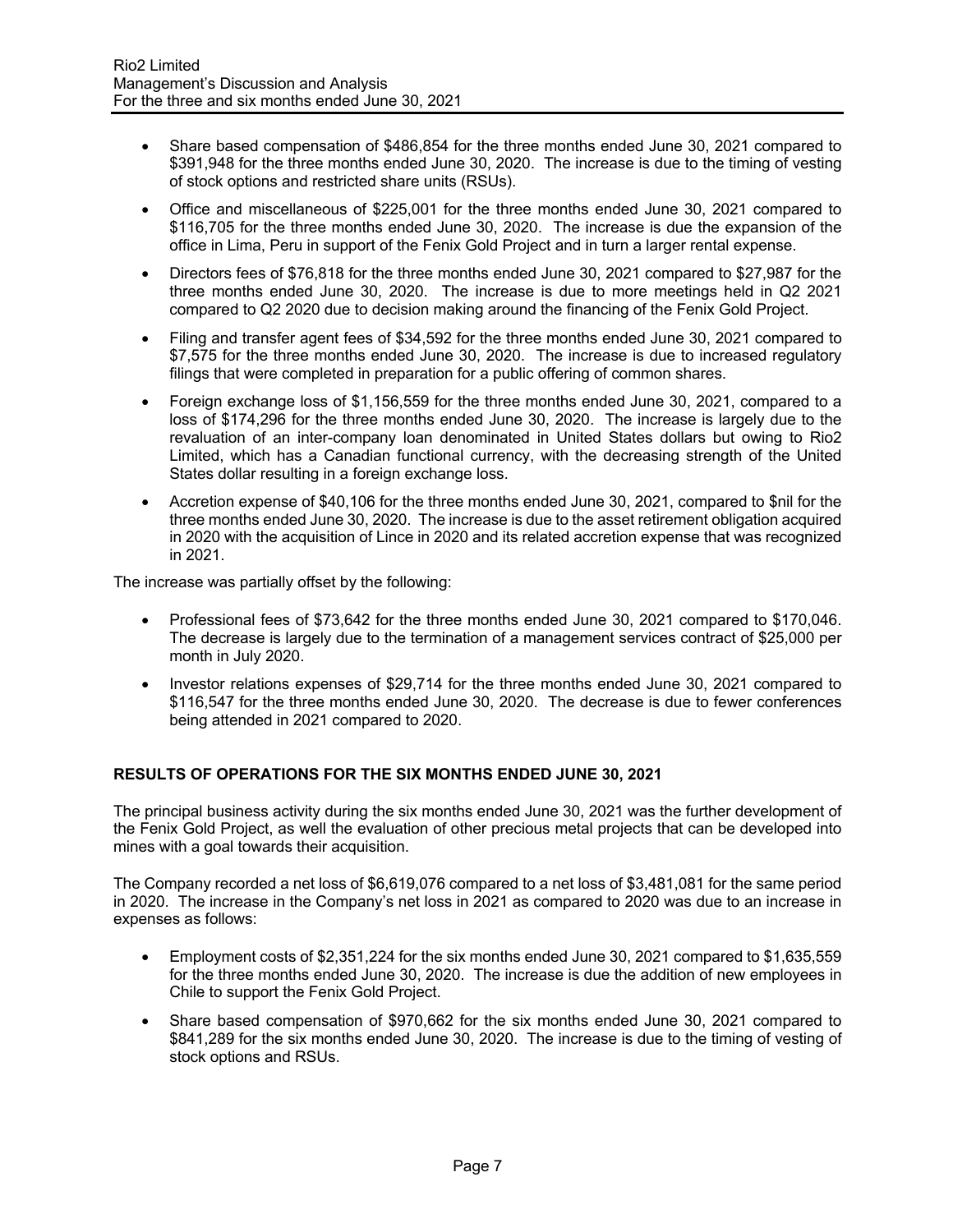- Office and miscellaneous of \$324,856 for the six months ended June 30, 2021 compared to \$244,204 for the six months ended June 30, 2020. The increase is due the expansion of the office in Lima, Peru in support of the Fenix Gold Project and in turn a larger rental expense.
- Directors fees of \$118,683 for the six months ended June 30, 2021 compared to \$69,775 for the six months ended June 30, 2020. The increase is due to more meetings held in Q2 2021 compared to Q2 2020 due to decision making around the financing of the Fenix Gold Project.
- Filing and transfer agent fees of \$94,426 for the six months ended June 30, 2021 compared to \$49,442 for the six months ended June 30, 2020. The increase is due to increased regulatory filings that were completed in preparation for a public offering of common shares.
- Foreign exchange loss of \$2,206,708 for the six months ended June 30, 2021, compared to a loss of \$94,694 for the six months ended June 30, 2020. The increase is largely due to the revaluation of an inter-company loan denominated in United States dollars but owing to Rio2 Limited, which has a Canadian functional currency, with the decreasing strength of United States dollars resulting in a foreign exchange loss.
- Accretion expense of \$80,904 for the six months ended June 30, 2021, compared to \$nil for the six months ended June 30, 2020. The increase is due to the asset retirement obligation acquired in 2020 with the acquisition of Lince in 2020 and its related accretion expense that was recognized in 2021.

The increase was partially offset by the following:

• Investor relations expenses of \$63,379 for the six months ended June 30, 2021 compared to \$202,146 for the six months ended June 30, 2020. The decrease is due to fewer conferences being attended in 2021 compared to 2020.

# **CASH FLOWS FOR SIX MONTHS ENDED JUNE 30, 2021**

## *Cash flows used in operating activities*

Cash used in operating activities was \$5,975,396 in the six months ended June 30, 2021 compared to \$4,687,289 in the six months ended June 30, 2020. This was predominantly the result of the increased activities to support the development of the Fenix Gold Project.

## *Cash flows provided by financing activities*

Cash flows provided by financing activities was \$4,742,756 in the six months ended June 30, 2021 compared to \$155,206 in the six months ended June 30, 2020. This was due to share purchase warrants that expired during the six months ended June 31, 2021 being exercised.

## *Cash flows used in investing activities*

Cash flows used in investing activities was \$2,348,774 in the six months ended June 30, 2021 compared to \$3,407,893 provided for in the six months ended June 30, 2020. During the six months ended June 30, 2021 there was an amount of \$2,627,589 amount invested in the Fenix Gold Project compared \$858,755 during the six months ended June 30, 2020, and furthermore, in the six months ended June 30, 2020 short term investments of \$5,619,607 were converted into cash which resulted in an inflow of cash due to investing activities.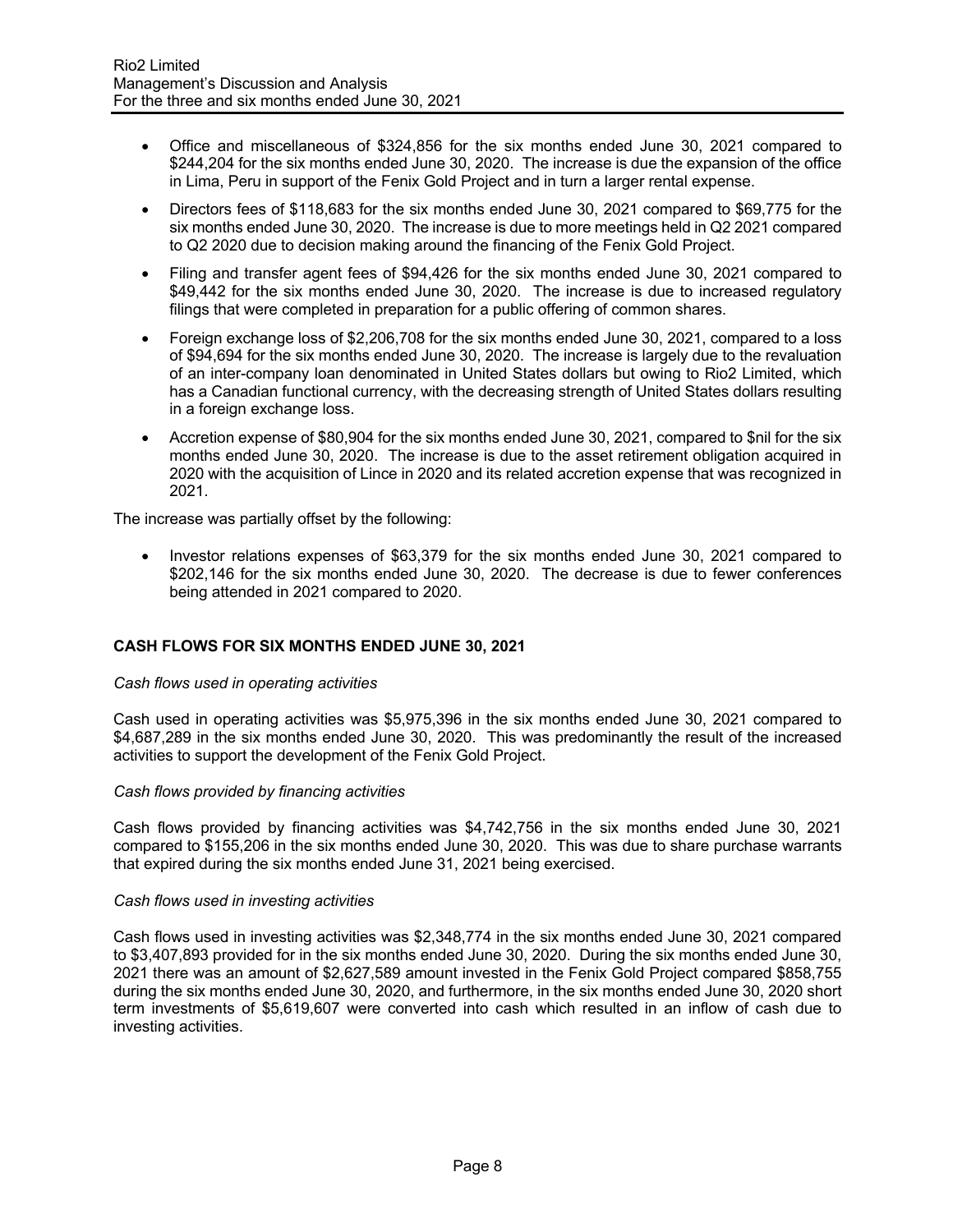# **FINANCIAL CONDITION, LIQUIDITY AND CAPITAL RESOURCES**

The Company is an exploration, evaluation and development stage company seeking additional opportunities. The business of exploring for minerals involves a high degree of risk and there can be no assurance that any of Company's current or future exploration programs will result in profitable mining operations. The Company has no source of revenue and has significant cash requirements to meet its administrative overhead and maintain its mineral interests.

The financial statements were prepared on a "going concern" basis, which assumes that the Company will be able to realize its assets and discharge its liabilities in the normal course of business. As of June 30, 2021, the Company had a working capital deficiency of \$82,621 (December 31, 2020 – working capital surplus of \$1,459,649). The Company does not currently hold any revenue-generating properties and thereby continues to incur losses. As at June 30, 2021, the Company had an accumulated deficit of \$44,879,093 (December 31, 2020 – accumulated deficit of \$38,260,017).

As of June 30, 2021, the Company has cash totalling \$1,409,698 (December 31, 2019 - \$2,602,977), short term investments of \$46,000 (December 31, 2020 - \$831,415) and current liabilities of \$2,090,244 (December 31, 2020 - \$2,389,247). The current liabilities are accounts payable of \$1,874,897 due on demand (December 31, 2020 - Accounts payable of \$2,179,508 due on demand), as well as the current portion of a lease liability of \$215,347 (December 31, 2020 - \$209,738).

| Contractual<br>obligations          | Payments due by period |               |                 |               |             |  |  |
|-------------------------------------|------------------------|---------------|-----------------|---------------|-------------|--|--|
|                                     | than<br>Less<br>year   | $1 - 3$ years | $4 - 5$ years   | After 5 years | Total       |  |  |
| Accounts<br>payable and<br>accrued  |                        |               |                 |               |             |  |  |
| liabilities                         | \$1,874,897            | \$ -          | \$-             | $$-$          | \$1,874,897 |  |  |
| Lease liability                     | \$215,347              | \$190,242     | $\mathcal{S}$ - | $\frac{2}{2}$ | \$405,589   |  |  |
| Asset<br>retirement<br>obligation   | \$-                    | \$-           | \$3,680,151     | $\frac{2}{2}$ | \$3,680,151 |  |  |
| Water supply                        |                        |               |                 |               |             |  |  |
| contract                            | $$-$                   | \$540,780     | \$360,520       | \$2,163,120   | \$3,064,420 |  |  |
| Total<br>contractual<br>obligations | \$2,090,244            | \$731,022     | \$4,040,671     | \$2,163,120   | \$9,025,057 |  |  |

As at June 30, 2021, Rio2 had the following obligations:

On August 10, 2021, Rio2 completed an underwritten public offering of common shares of Rio2 and the private placement of common shares to Wheaton, for combined gross proceeds of C\$35,144,122. A total of 44,275,000 common shares were issued through the underwritten public offering of common shares upon the exercise of the over-allotment option in full, for gross aggregate proceeds of C\$28,778,750. A total of 9,792,880 common shares were issued to Wheaton at the price of C\$0.65 per share for gross proceeds of C\$6,365,372 (approximately \$5 million). The private placement was completed on a nonbrokered basis.

Not less than \$20 million of the net proceeds of the Offering plus the proceeds of the Private Placement will be used to fund development of the Corporation's Fenix Gold Project and associated mine and camp infrastructure (which, for greater certainty includes development of related infrastructure by Lince S.A., a wholly owned subsidiary of the Corporation). The remaining Combined Proceeds is expected to be used for general working capital purposes.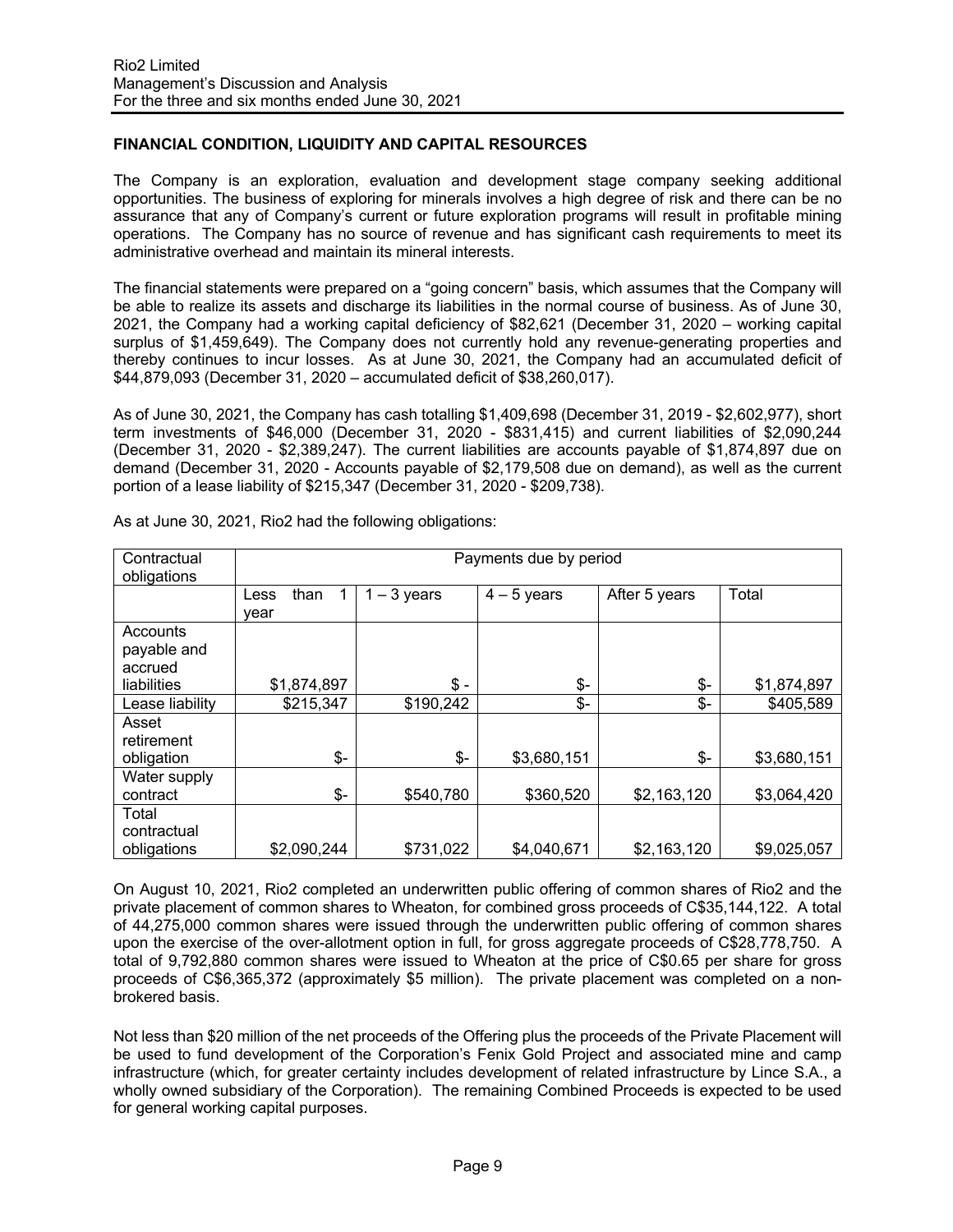The following table sets out the intended uses of the Combined Proceeds:

| <b>Activity</b>                                                                                     | Amount           |
|-----------------------------------------------------------------------------------------------------|------------------|
| Plant and associated infrastructure including general and<br>administrate costs and contractor fees | US\$9.0 million  |
| Civil Works including general and administrate costs and<br>contractor fees                         | US\$3.5 million  |
| Mine Infrastructure Capex                                                                           | US\$4.5 million  |
| <b>Owner Costs and Overhead</b>                                                                     | US\$3.0 million  |
| <b>Working Capital</b>                                                                              | US\$3.4 million  |
| Total                                                                                               | US\$23.4 million |

Long-term, the Company's ability to execute its work plan, meet its administrative overhead obligations, discharge its liabilities and fulfill its commitments as they come due is dependent upon its success in obtaining additional financing and, ultimately, on locating economically recoverable resources and attaining profitable operations.

External financing will be sought to finance the operations of the Company and enable it to continue its efforts towards the exploration and development of its mineral properties. Failure to continue as a going concern would require the restatement of assets and liabilities on a liquidation basis, which could differ materially from the going concern basis.

# **RELATED PARTY TRANSACTIONS AND BALANCES**

Key management consists of the Board of Directors and senior management. Senior management is defined as the President & CEO, and Executive Vice Presidents. Key management compensation for the three and six months ended June 30, 2021 and 2020 was as follows:

|                                                        | Three months ended June 30, |           | Six months ended June 30, |               |  |
|--------------------------------------------------------|-----------------------------|-----------|---------------------------|---------------|--|
|                                                        | 2021                        | 2020      | 2021                      | 2020          |  |
| Senior management – consulting and<br>employment costs | 276.413                     | \$252.503 | 552.636                   | 505.000<br>\$ |  |
| Directors fees                                         | 118.683                     | 27.987    | 76.818                    | 69.775        |  |
| Share-based compensation                               | 294.373                     | 231.420   | 592.363                   | 526,024       |  |
|                                                        | \$689.469                   | \$551.910 | \$1,221,817               | \$1,100,799   |  |

In addition to the compensation for directors and officers, the Company incurred management fees during the three months ended June 30, 2021 of \$nil (three months ended June 30, 2020 - \$53,951) and during the six months ended June 30, 2021 of \$nil (six months ended June 30, 2020 - \$109,717) from SBX Asesorias E Inversiones Limitada, a company owned by Albrecht Schneider, who is a director of Rio2.

# **OFF-BALANCE SHEET ARRANGEMENTS**

At June 30, 2021, the Company had no material off-balance sheet arrangements such as guarantee contracts, contingent interest in assets transferred to an entity, derivative instruments obligations, or any obligations that trigger financing, liquidity, market, or credit risk to the Company.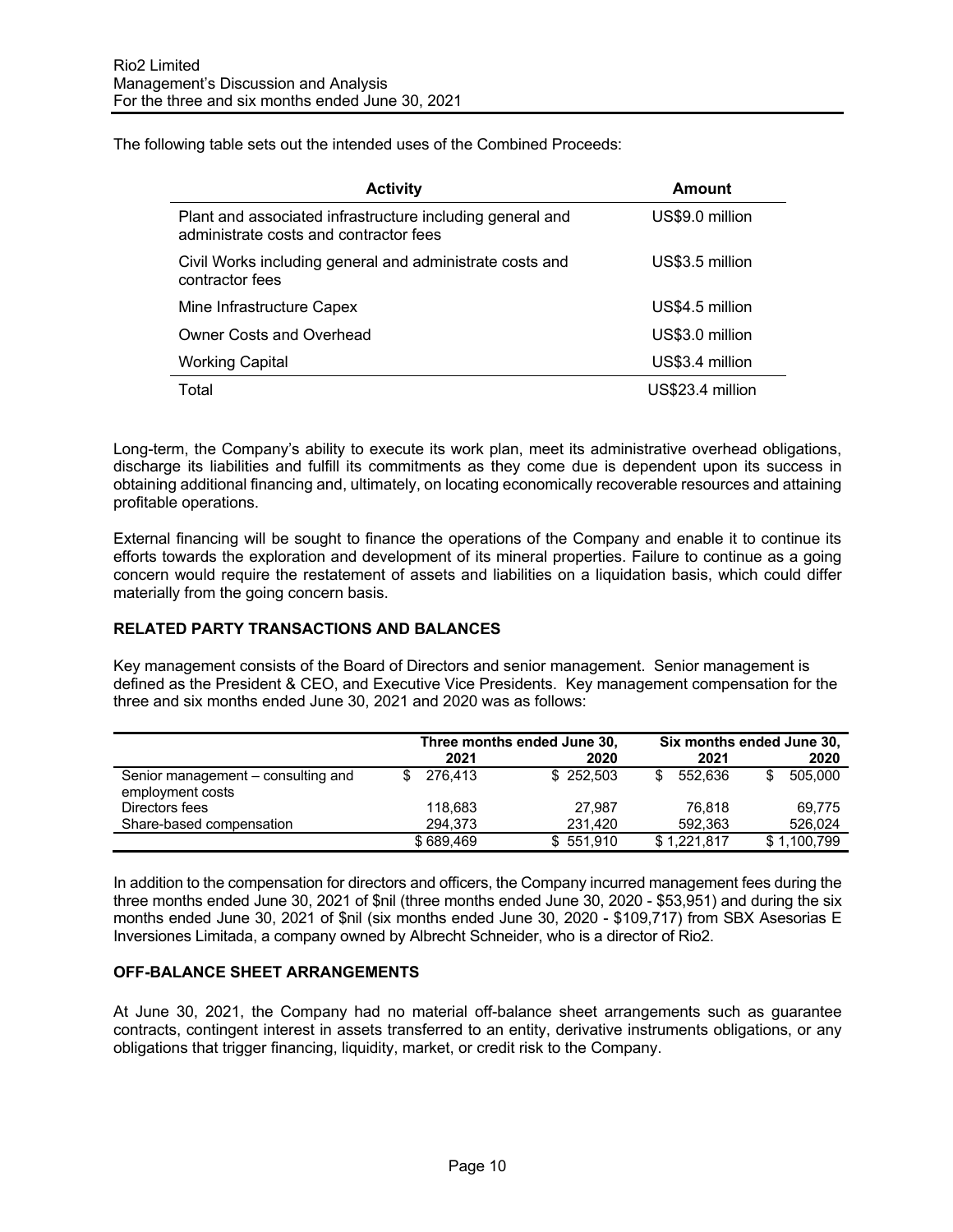# **PROPOSED TRANSACTIONS**

As at the date of this MD&A, the Company had two proposed transactions, relating to financing of the Fenix Gold Project:

*1) WPMI GOLD STREAM* 

On July 20, 201, Rio2 announced that it signed a non-binding term sheet to receive total cash consideration of \$50 million pursuant to a Gold Purchase Agreement to be entered into with WPMI, a wholly-owned subsidiary of Wheaton Precious Metals Corp. (TSX: WPM; NYSE: WPM). The proceeds from the Gold Stream will be used to partially finance the Mine construction.

Upon entering into the Gold Stream, WPMI will purchase refined gold equal to 6.0% of the gold production until 90,000 ounces of gold have been delivered and 4.0% of the gold production until 140,000 ounces of gold have been delivered, after which the stream will reduce to 3.5% of the gold production for the life of mine. Under the proposed Gold Stream, WPMI will pay total cash consideration of \$50 million, \$25 million of which is payable upon closing, subject to conditions including the completion of the Offering (as described below), with the remaining \$25 million payable subject to certain conditions, including the receipt of the EIA approval for the Mine. In addition, WPMI will make ongoing payments for gold ounces delivered equal to 18% of the spot gold price until the value of gold delivered less the production payment is equal to the upfront consideration of \$50 million, at which point the production payment will increase to 22% of the spot gold price.

Entering into the Gold Stream remains subject to, among other matters, the final negotiation and completion of definitive documentation, including the Gold Purchase Agreement.

*2) BNP SENIOR PROJECT DEBT FACILITY* 

On July 20, 2021, the Company engaged BNP to act as the sole and exclusive bookrunner, sole and exclusive lead arranger, and sole and exclusive administrative agent for the Senior Project Debt Facility in the amount of \$50-60 million. Proceeds of the Senior Project Debt Facility will be used to fund the construction and commissioning of the Mine and available by way of cash advances in US dollars, and for potential cost overruns. The Senior Project Debt Facility is expected to have a principal grace period in line with construction and ramp-up period and a tailored amortization profile designed to match projected cash flows from the Mine. The closing of the Senior Project Debt Facility remains subject to a number of customary conditions including the completion of satisfactory due diligence, the receipt of credit approvals and the negotiation of definitive documentation.

## **EVENTS SUBSEQUENT TO JUNE 30, 2021**

The following events occurred subsequent to June 30, 2021:

- a) 33,333 stock options were issued for proceeds of \$17,375.
- b) 133,333 RSUs were settled by the issuance of common shares. A multiplier of 2 was awarded and 266,666 common shares were issued.
- *c)* On July 20, 2021, Rio2 announced a non-binding term sheet with Wheaton Precious Metals International Ltd. See "Proposed Transactions" – *1) WPMI Gold Stream* for additional details.
- d) On July 20, 2021, Rio2 announced that BNP Paribas was appointed the mandated lead arranger for a senior project debt facility of \$50-\$60 million. See "Proposed Transactions" – *2) BNP Senior Project Debt Facility* for additional details.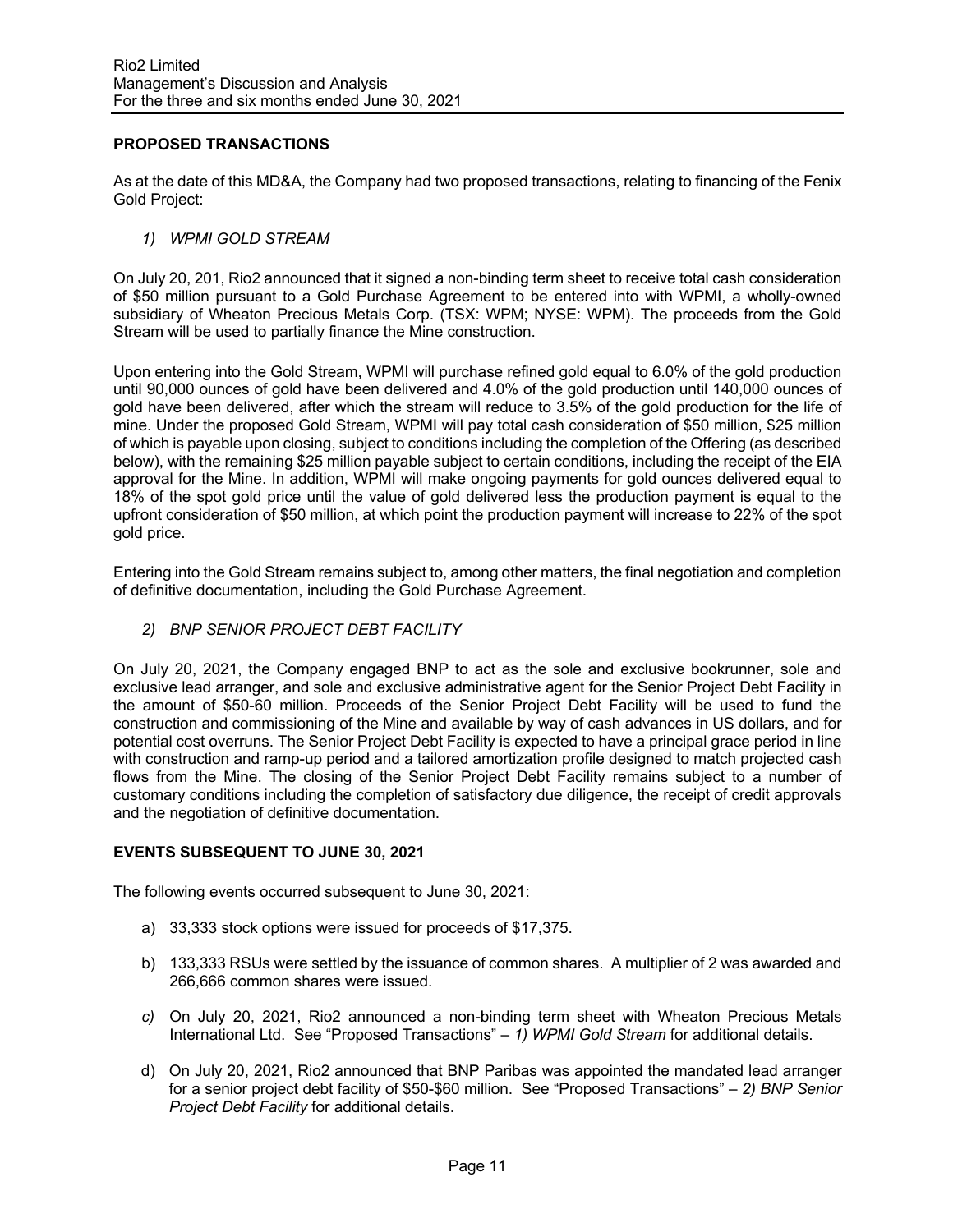e) On August 10, 2021, Rio2 announced that it closed the underwritten public offering of common shares of Rio2 and the private placement of common shares to Wheaton, previously announced for combined gross proceeds of C\$35,144,122.

A total of 44,275,000 common shares were issued through the underwritten public offering of common shares upon the exercise of the over-allotment option in full, for gross aggregate proceeds of C\$28,778,750.

A total of 9,792,880 common shares were issued to Wheaton at the price of C\$0.65 per share for gross proceeds of C\$6,365,372 (approximately \$5 million). The private placement was completed on a non-brokered basis.

# **RISKS AND UNCERTAINTIES**

The Company's business consists of the exploration, evaluation and development of mineral properties and is subject to certain risks. The risks described below and those set out in the Company's Amended and Restated Annual Information Form are not the only risks facing the Company and other risks now unknown to the Company may arise or risks now thought to be immaterial may become material. No guarantee is provided that other factors will not affect the Company in the future. Many of these risks are beyond the control of the Company.

# *Covid-19*

In December 2019, a novel strain of coronavirus was reported in Wuhan, China. On March 11, 2020, the World Health Organization declared the outbreak to constitute a pandemic. The spread of COVID-19 has severely impacted economies around the globe. In many countries, including Canada, Chile and Peru, businesses have been forced to cease or limit operations for long or indefinite periods of time. Measures taken to contain the spread of the virus, including travel bans, quarantines, maintaining minimum distances between people, and closures of non-essential services have triggered significant disruptions to businesses worldwide, resulting in significant unemployment and an economic slowdown. Global stock markets have also experienced great volatility and a significant weakening of certain sectors. Governments and central banks have responded with monetary and fiscal interventions designed to stabilize economic conditions. To date, the Company's operations have not been materially negatively affected by these events, apart from increasing costs, in particular around health and safety and housing field-staff. The duration and impact of the COVID-19 pandemic, as well as the effectiveness of government and central bank responses, remains unclear at this time. It is not possible to reliably estimate the duration of the impact, the severity of the consequences, nor the impact, if any, on the financial position and results of the Company for future periods.

# *Limited History of Operations*

The Company has had a limited operating history upon which an evaluation of the Company, its current business and its prospects can be based. An investor should consider any purchase of the Company's securities in light of the risks, expenses, and problems frequently encountered by all companies in the early stages of their corporate development.

## *Risks Inherent in Acquisitions*

It is part of the Company's corporate strategy to actively pursue the acquisition of exploration, development and production assets consistent with its acquisition and growth strategy. From time to time, the Company may also acquire securities of or other interests in companies with respect to which it may enter into acquisitions or other transactions. Acquisition transactions involve inherent risks, including but not limited to: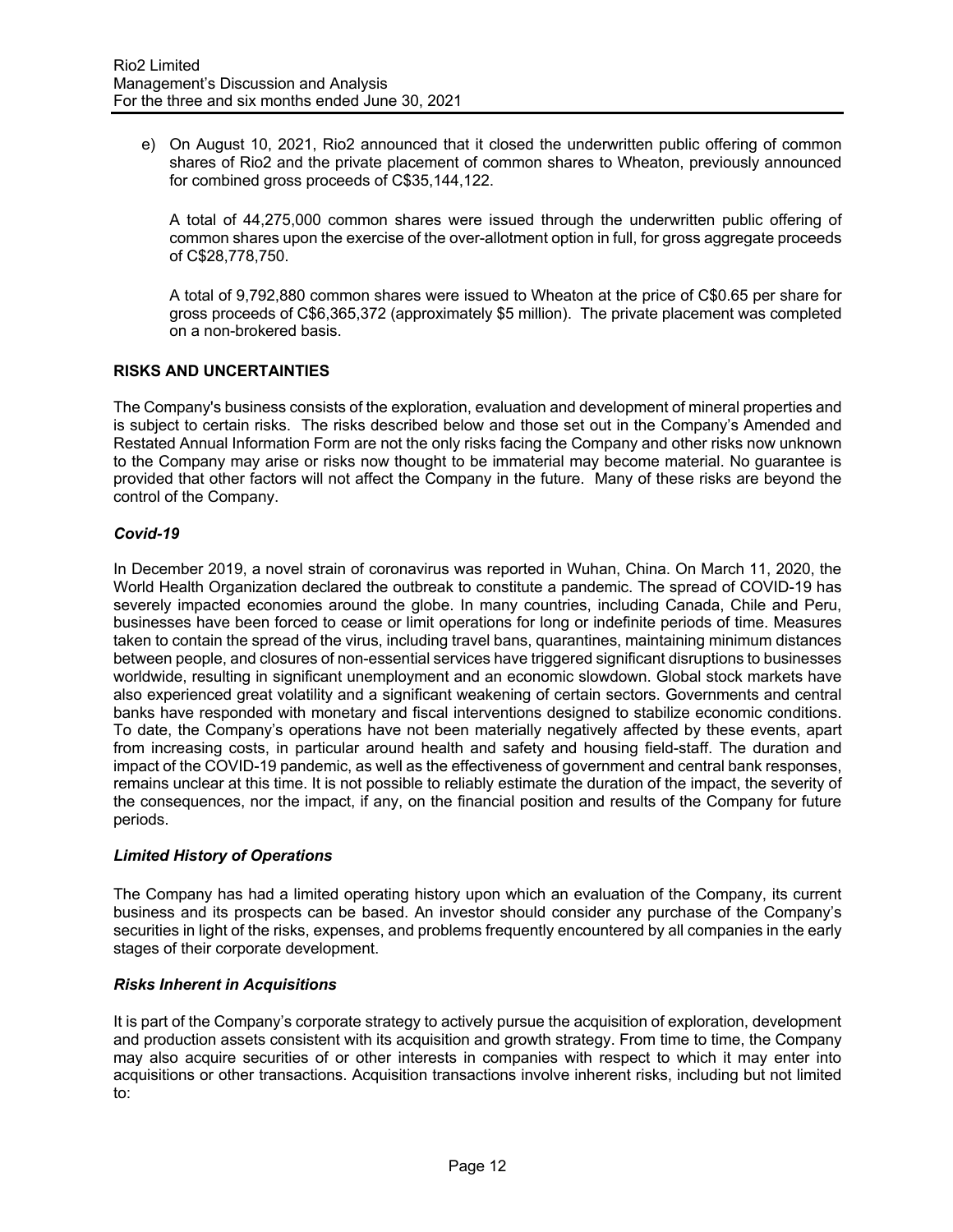- accurately assessing the value, strengths, weaknesses, contingent and other liabilities, and potential profitability of acquisition candidates;
- ability to achieve identified and anticipated operating and financial synergies;
- unanticipated costs;
- diversion of management attention from existing business;
- potential loss of the Company's key employees or key employees of any business acquired;
- unanticipated changes in business, industry, or general economic conditions that affect the assumptions underlying the acquisition; and
- decline in the value of acquired properties, companies, or securities.

Any one or more of these factors or other risks could cause the Company not to realize the anticipated benefits of an acquisition of properties or companies, and could have a material adverse effect on its financial condition.

#### *Dilution and Future Sales of Common Shares*

The Company is in the exploration and development stage of its corporate development; it owns no producing properties and, consequently has no current operating income or cash flow from the properties it holds, nor has it had any income from operations in the past three financial years. As a consequence, operations of the Company are primarily funded by equity subscriptions. The Company may issue additional shares in the future, which may dilute a shareholder's holdings in the Company. The Company's articles permit the issuance of an unlimited number of Common Shares and shareholders will have no pre-emptive rights in connection with further issuances.

## *Nature of Mining, Mineral Exploration and Development Projects*

Mining operations generally involve a high degree of risk. The Company's operations are subject to the hazards and risks normally encountered in the exploration, development, and production of minerals, including environmental hazards, explosions, unusual or unexpected geological formations or pressures and periodic interruptions in both production and transportation due to inclement or hazardous weather conditions. Such risks could result in damage to, or destruction of, mineral properties or producing facilities, personal injury, environmental damage, delays in mining, monetary losses, and possible legal liability.

Development projects have no operating history upon which to base estimates of future cash operating costs. For development projects, resource estimates and estimates of cash operating costs are, to a large extent, based upon the interpretation of geologic data obtained from drill holes and other sampling techniques, and feasibility studies, which derive estimates of cash operating costs based upon anticipated tonnage and grades of ore to be mined and processed, ground conditions, the configuration of the ore body, expected recovery rates of minerals from the ore, estimated operating costs, anticipated climatic conditions and other factors. As a result, actual production, cash operating costs and economic returns could differ significantly from those estimated. It is not unusual for new mining operations to experience problems during the start-up phase, and delays in the commencement of production often can occur.

Mineral exploration is highly speculative in nature. There is no assurance that exploration efforts will be successful. Even when mineralization is discovered, it may take several years until production is possible, during which time the economic feasibility of production may change. Substantial expenditures are required to establish proven and probable mineral reserves through drilling. Because of these uncertainties, no assurance can be given that exploration programs will result in the establishment or expansion of mineral resources or mineral reserves. There is no certainty that the expenditures made towards the search and evaluation of mineral deposits will result in discoveries or development of commercial quantities of ore.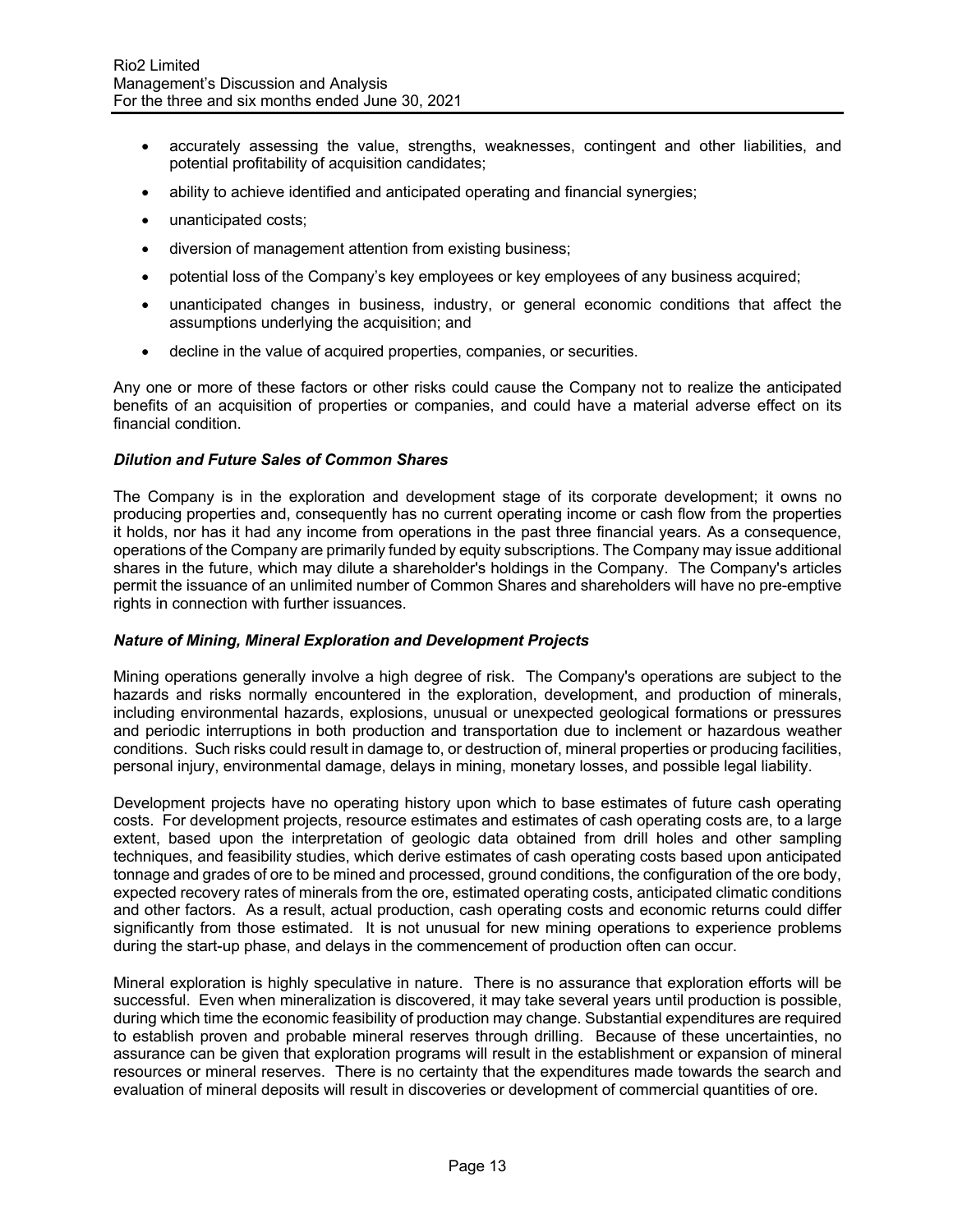# *Uncertainty of Exploration and Development Projects*

The future development of the Fenix Gold Project requires the construction and operation of a mine, processing plant and related infrastructure. As a result, the Company is subject to all of the risks associated with establishing mining operations including:

- the timing and cost, which will be considerable, of the construction of mining and processing facilities;
- the availability and costs of skilled labour, power, water, transportation and mining equipment;
- costs of operating a mine in a specific environment;
- the need to obtain necessary environmental and other governmental approvals and permits, and the timing of those approvals and permits;
- adequate access to the site; and
- unforeseen events.

The costs, timing and complexities of mine construction and development are increased by the remote location of the Company's properties. It is not unusual in a new mining operation to experience unexpected problems and delays during the construction and development of the mine. In addition, delays in the commencement or expansion of mineral production often occur and, once commenced or expanded, the production of a mine may not meet expectations or estimates set forth in the feasibility study. Accordingly, there are no assurances that the Company will successfully develop mining activities at properties.

# *Uninsured Risks Exist and May Affect Certain Values*

The Company maintains insurance to cover normal business risks. In the course of exploration and development of mineral properties, certain risks, and in particular, unexpected or unusual geological operating conditions including explosions, rock bursts, cave-ins, fire and earthquakes may occur. It is not always possible to fully insure against such risks as a result of high premiums or other reasons. Should such liabilities arise, they could reduce or eliminate any future profitability and result in increasing costs and a decline in the value of the Company's Common Shares.

## *Key-Man and Liability Insurance Factors Should be Considered*

The success of the Company will be largely dependent upon the performance of its key officers. The Company has not, as yet, purchased any "key-man" insurance with respect to any of its directors, officers, and key employees and has no current plans to do so.

Although the Company may obtain liability insurance in an amount which management considers adequate, the nature of the risks for mining companies is such that liabilities might exceed policy limits, the liabilities and hazards might not be insurable, or the Company might not elect to insure itself against such liabilities due to high premium costs or other reasons, in which event the Company could incur significant costs that could have a material adverse effect upon its financial condition.

## *Dependence on Outside Parties*

The Company has relied upon consultants, engineers and others and intends to rely on these parties for development, construction and operating expertise. Substantial expenditures are required to construct mines, to establish mineral reserves through drilling, to carry out environmental and social impact assessments, to develop metallurgical processes to extract the metal from the ore and, in the case of new properties, to develop the exploration and plant infrastructure at any particular site. If such parties' work is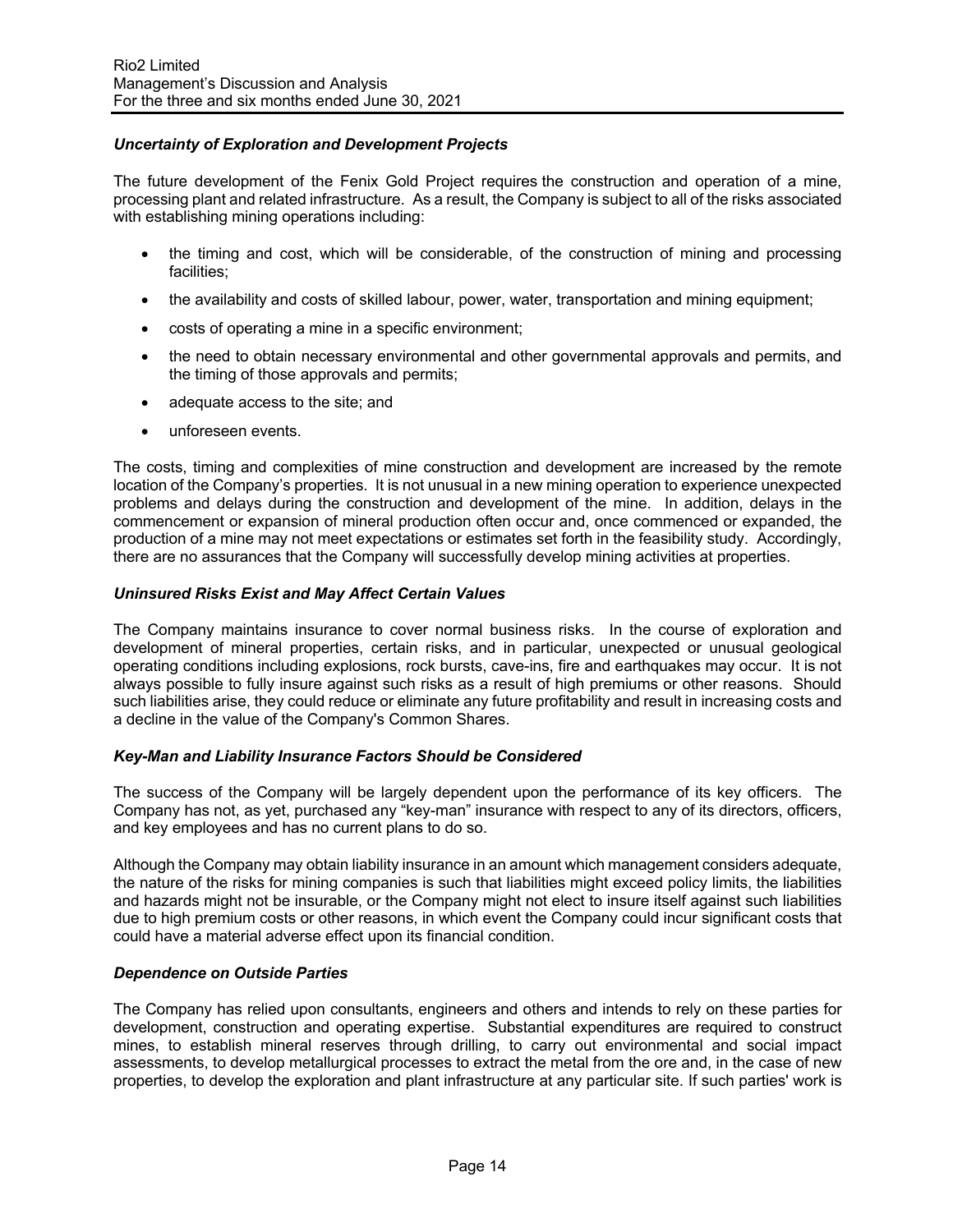deficient or negligent or is not completed in a timely manner, it could have a material adverse effect on the Company.

# *Ability to Attract and Retain Qualified Personnel*

Recruiting and retaining qualified personnel is critical to the Company's success. The number of persons skilled in the acquisition, exploration and development of mining properties is limited and competition for such persons is intense. As the Company's business activity grows, they will require additional key financial, administrative and mining personnel as well as additional operations staff. If the Company is not successful in attracting and training qualified personnel, the efficiency of its operations could be affected, which could have a material adverse impact on the Company's future cash flows, earnings, results of operations, and financial condition.

# *Factors Beyond Corporation's Control*

The exploration and development of mineral properties and the marketability of any minerals contained in such properties will be affected by numerous factors beyond the control of the Company. These factors include government regulation, high levels of volatility in market prices, availability of markets, availability of adequate transportation and processing facilities and the imposition of new or amendments to existing taxes and royalties. The effect of these factors cannot be accurately predicted.

# *Government Regulation and Permitting*

The current or future operations of the Company, including development activities, require permits from various federal, provincial or territorial and local governmental authorities, and such operations are and will be governed by laws and regulations governing prospecting, development, mining, production, exports, taxes, labour standards, occupational health, waste disposal, toxic substances, land use, water use, environmental protection, land claims of local people, mine safety, and other matters.

Such exploration activities are also subject to substantial regulation under applicable laws by governmental agencies that will require the Company to obtain permits, licences, and approvals from various governmental agencies. There can be no assurance, however, that all permits, licences, and approvals that the Company may require for its operations and exploration activities will be obtainable on reasonable terms or on a timely basis or that such laws and regulations will not have an adverse effect on any mining project which the Company might undertake.

Failure to comply with applicable laws, regulations, and permitting requirements may result in enforcement actions thereunder, including orders issued by regulatory or judicial authorities causing operations to cease or be curtailed, and may include corrective measures requiring capital expenditures, installation of additional equipment, or remedial actions.

Amendments to current laws, regulations, and permits governing operations and activities of mining companies, or more stringent implementation thereof, could have a material adverse impact on the Company and cause increases in exploration expenses, capital expenditures or production costs or reduction in levels of production at producing properties or require abandonment or delays in development of new mining properties.

To the best of the Company's knowledge, it is operating in compliance with all applicable rules and regulations.

## *Environmental Risks and Hazards*

The Company's activities are subject to extensive national, provincial, and local laws and regulations governing environmental protection and employee health and safety. The Company is required to obtain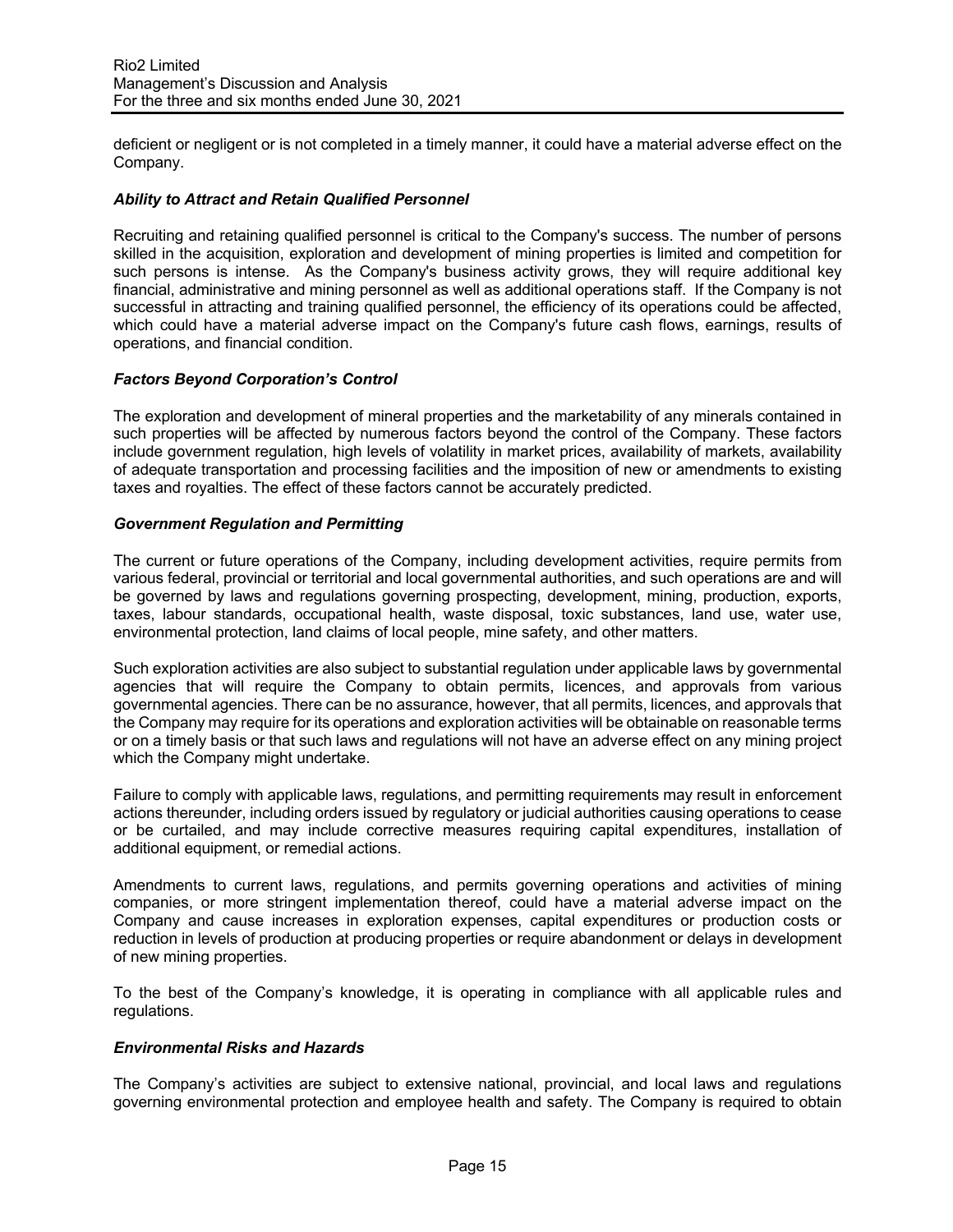governmental permits and provide bonding requirements under environmental laws. All phases of the Company's operations are subject to environmental regulation. These regulations mandate, among other things, the maintenance of water quality standards and land reclamation. They also set forth limitations on the generation, transportation, storage, and disposal of solid and hazardous waste. Environmental legislation is evolving in a manner which will require stricter standards and enforcement, increased fines and penalties for non-compliance, and more stringent environmental assessments of proposed projects. There is no assurance that future changes in environmental regulation, if any, will not adversely affect the Company's operations.

Environmental laws and regulations are complex and have tended to become more stringent over time. These laws are continuously evolving. The Company is not able to predict the impact of any future changes in environmental laws and regulations on its future financial position due to the uncertainty surrounding the ultimate form such changes may take.

Existing and possible future environmental legislation, regulations and actions could cause additional expense, capital expenditures, restrictions, and delays in the activities of the Company, the extent of which cannot be predicted.

## *Other Tax Considerations*

The Canadian federal and provincial tax treatment of natural resource activities has a material effect on the advisability of investing in mining companies. The ability of the Company to claim and collect tax credits relating to its natural resource activities and the return on an investment in Common Shares will be subject to applicable tax laws. There can be no assurance that applicable tax laws will not be amended so as to fundamentally alter the tax consequences of claiming and collecting tax credits and holding or disposing of the Common Shares.

## *Share Price Fluctuations*

The market price of securities of many companies, particularly development stage companies, experience wide fluctuations in price that are not necessarily related to the operating performance or the underlying asset values of prospects of such companies. There can be no assurance that fluctuations in the Company's share price will not occur.

# *Price Volatility of Publicly Traded Securities*

Securities of exploration and mining companies have experienced substantial volatility in the past, often based on factors unrelated to the financial performance or prospects of the companies involved. These factors include macroeconomic developments in North America and globally, and market perceptions of the relative attractiveness of particular industries. The Company's share price is also likely to be significantly affected by short-term changes in metal prices or in the Company's financial condition or results of operations as reflected in quarterly earnings reports. Other factors unrelated to the Company's performance that may have an effect on the price of the Common Shares include the following:

- the extent of analyst coverage available to investors concerning the Company's business may be limited if investment banks with research capabilities do not follow its securities;
- limited trading volumes and general market interest in the Company's securities may affect an investor's ability to trade the Common Shares; and
- the relatively small number of publicly held Common Shares may limit the ability of some institutions to invest in the Company's securities.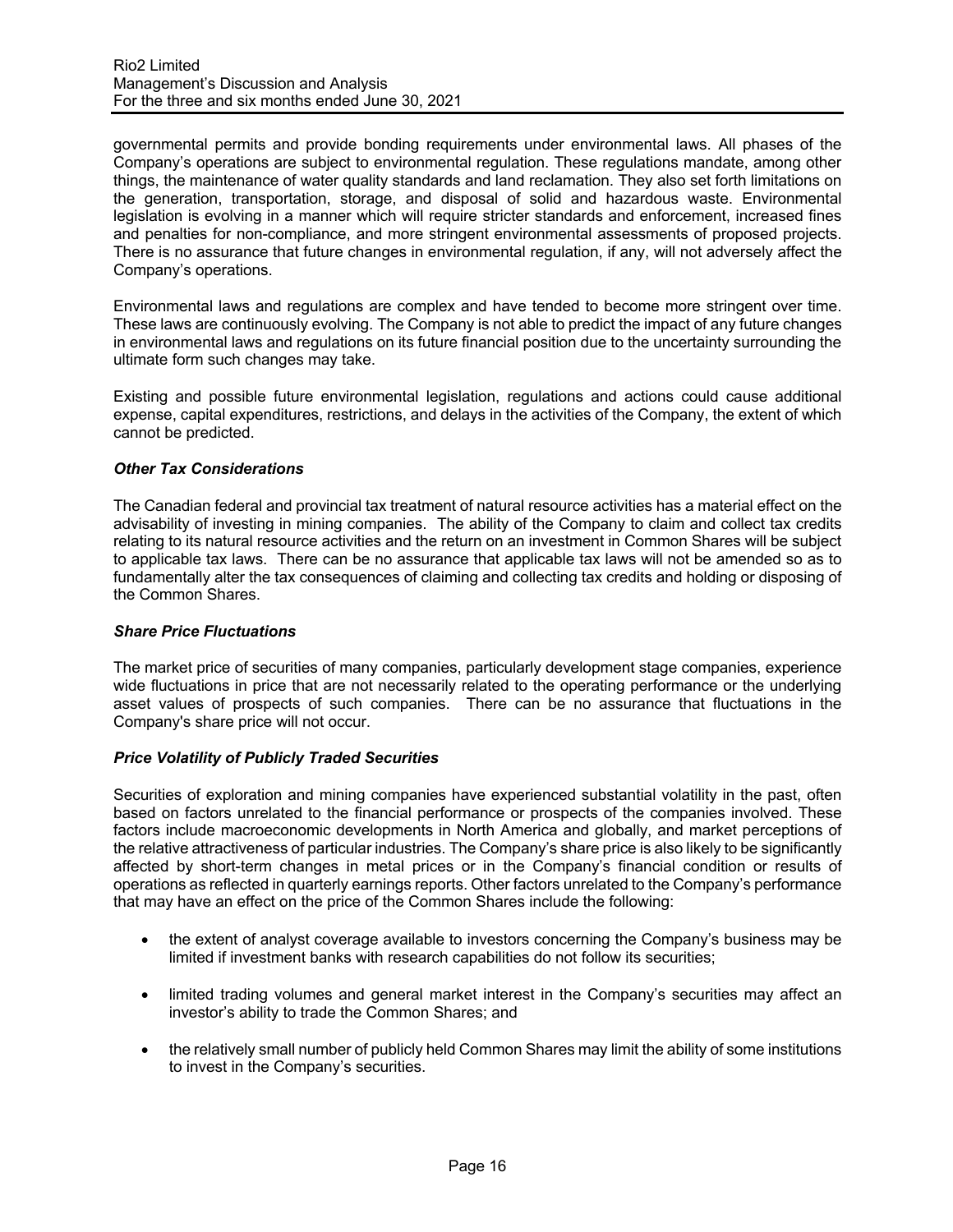As a result of any of these factors, the market price of the Common Shares at any given point in time may not accurately reflect the Company's long-term value.

# *Conflicts of Interest*

There are potential conflicts of interest which the directors and officers of the Company may be subject in connection with the operations of the Company. Some of the directors and officers of the Company may be, or may become, engaged in the mineral exploration or mining industry, and situations may arise where directors, officers, and promoters will be in direct conflict with the Company. Such conflicts must be disclosed in accordance with, and are subject to such other procedures and remedies as apply under, the *Ontario Business Corporations Act*, and the applicable statutes of the jurisdictions of incorporation of the Company's subsidiaries.

# **CRITICAL ACCOUNTING ESTIMATES**

The Company's accounting policies are presented in Note 3 to the audited consolidated financial statements for the year ended December 31, 2020. These accounting policies can have a significant impact on the financial performance and financial position of the Company.

The preparation of the audited consolidated financial statements, using accounting policies consistent with International Financing Reporting Standards ("IFRS") and Interpretations of the International Financial Reporting Interpretations Committee ("IFRIC"), requires management to make estimates and assumptions which affect the reported amount of assets and liabilities, disclosure of contingent assets and liabilities at the date of the audited consolidated financial statements, and the reported amount of revenue and expenses during the reporting period. The most significant judgements applying to the Company's financial statements include Share-based payment transactions and Mineral resource estimate. Key judgements include the timing commencement of commercial production which in turn impacts the realization of input tax inputs. While management believes the estimates are reasonable, actual results could differ from those estimates and could impact future results of operations and cash flows.

## **Financial Instruments**

Financial instruments disclosures require the Company to provide information about: a) the significance of financial instruments for the Company's financial position and performance and, b) the nature and extent of risks arising from financial instruments to which the Company is exposed during the period and at the statement of financial position date, and how the Company manages those risks. Please refer to note 4 of the Company's 2020 annual financial statements for a discussion of the factors that affects Rio2.

# **CHANGES IN ACCOUNTING POLICIES AND DISCLOSURES**

## IFRS 17 – Insurance Contracts

IFRS 17 establishes the principles for the recognition, measurement, presentation and disclosure of insurance contracts within the scope of the standard. The objective of IFRS 17 to ensure that an entity provides relevant information that faithfully represents those contracts. This information gives a basis for users of financial statements to assess the effect that insurance contracts have on the entity's financial position, financial performance and cash flows. The standard is effective for periods beginning on or after January 1, 2023. The Company has not yet assessed the future impact of this new standard on its financial statements.

# **MATERIAL LEGAL PROCEEDINGS**

The Company is not a party to any legal proceedings.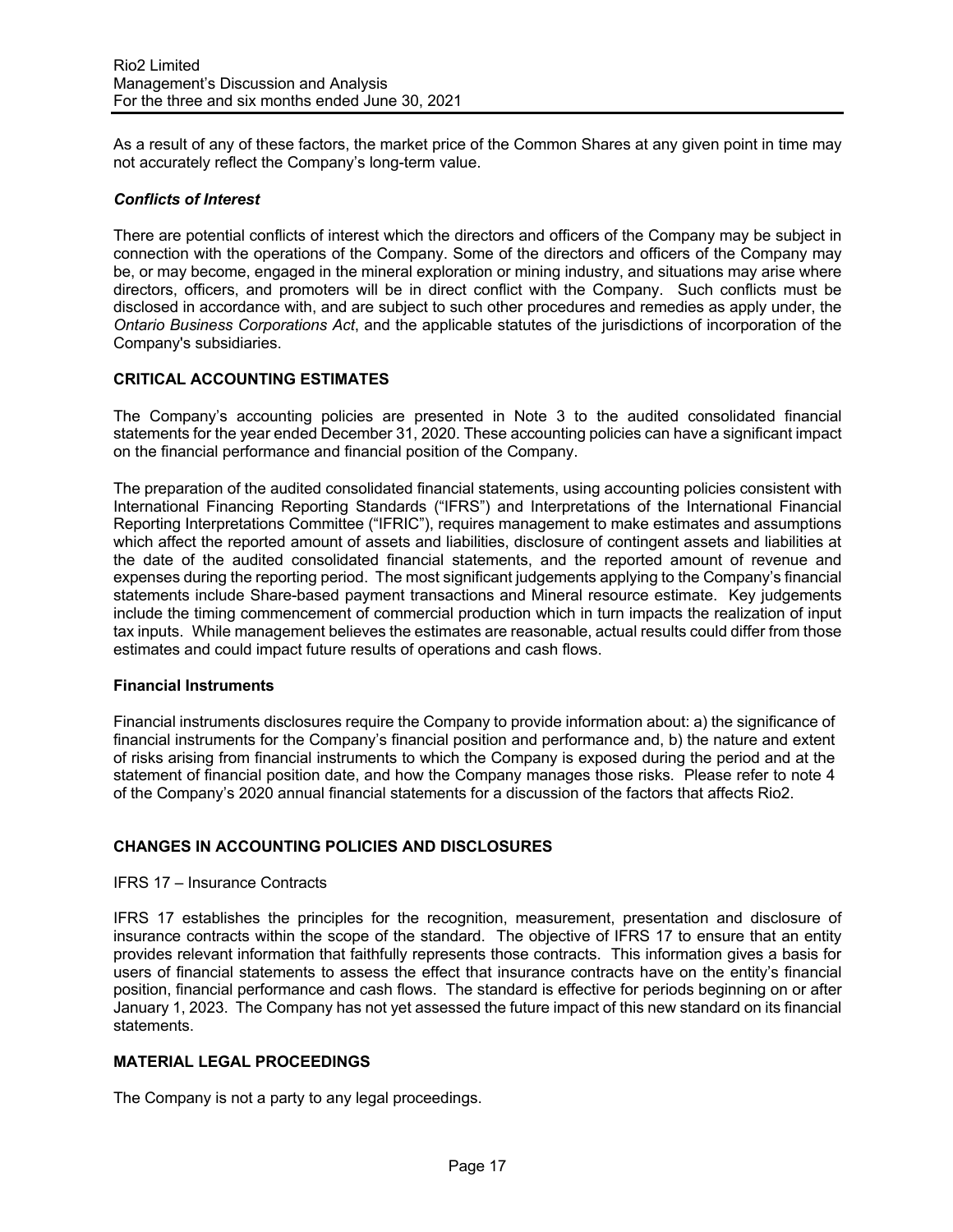# **EXECUTIVE TEAM**

| Alexander Black    | - Chief Executive Officer, President and Director                            |
|--------------------|------------------------------------------------------------------------------|
| Andrew Cox         | - Executive Vice President – Chief Operating Officer                         |
| Kathryn Johnson    | - Executive Vice President – Chief Financial Officer and Corporate Secretary |
| Jose Luis Martinez | - Executive Vice President – Chief Strategy Officer                          |
|                    |                                                                              |

## **BOARD OF DIRECTORS**

| Dr. Klaus Zeitler<br>Alexander Black | - Chairman and Director<br>- Chief Executive Officer, President and Director |
|--------------------------------------|------------------------------------------------------------------------------|
| Drago Kisic                          | Director                                                                     |
| Ram Ramachandran                     | - Director                                                                   |
| Sidney Robinson                      | - Director                                                                   |
| Albrecht Schneider                   | Director                                                                     |
| David Thomas                         | Director                                                                     |

## **OUTSTANDING COMMON SHARES, OPTIONS, RESTRICTED SHARE UNITS AND WARRANTS**

As at August 13, 2021, there were 254,236,483 issued and fully paid common shares.

#### **Stock Options**

The following table summarizes the Company's stock options as at August 13, 2021:

|                      | Outstanding                                     |                                    | <b>Exercisable</b>   |                                    |
|----------------------|-------------------------------------------------|------------------------------------|----------------------|------------------------------------|
| Number of<br>Options | Weighted average remaining<br>contractual years | Weighted average<br>exercise price | Number of<br>Options | Weighted average<br>exercise price |
| 1.200.060            | 0.55                                            | 1.53                               | 1,200,060            | 1.53                               |
| 500.025              | 0.70                                            | 2.25                               | 500.025              | 2.25                               |
| 166.675              | 0.79                                            | 2.56                               | 166,675              | 2.56                               |
| 333.350              | 1.05                                            | 1.66                               | 333,350              | 1.66                               |
| 733.370              | 1.62                                            | 0.82                               | 733.370              | 0.82                               |
| 1.840.000            | 2.12                                            | 0.65                               | 1,226,667            | 0.65                               |
| 5.380.000            | 3.08                                            | 0.55                               | 1,793,333            | 0.55                               |
| 3,650,000            | 3.87                                            | 0.65                               | 1,216,667            | 0.65                               |
| 13.803.480           | 2.70                                            | C\$<br>0.80                        | 7,170,147            | C\$<br>0.99                        |

Each option entitles the holder to purchase one Common Share for a period of five years from the date of grant. The options granted by Rio2 vest 1/3 equally over a three-year period. The options assumed from Atacama, if not already vested, vested in full on July 24, 2018. The grant of the RSUs and options are subject to the terms of the Share Incentive Plan and the Stock Option Plan respectively, and final regulatory approval and if applicable, shareholder approval.

#### Restricted Share Units

RSU outstanding as of August 13, 2021 are as follows: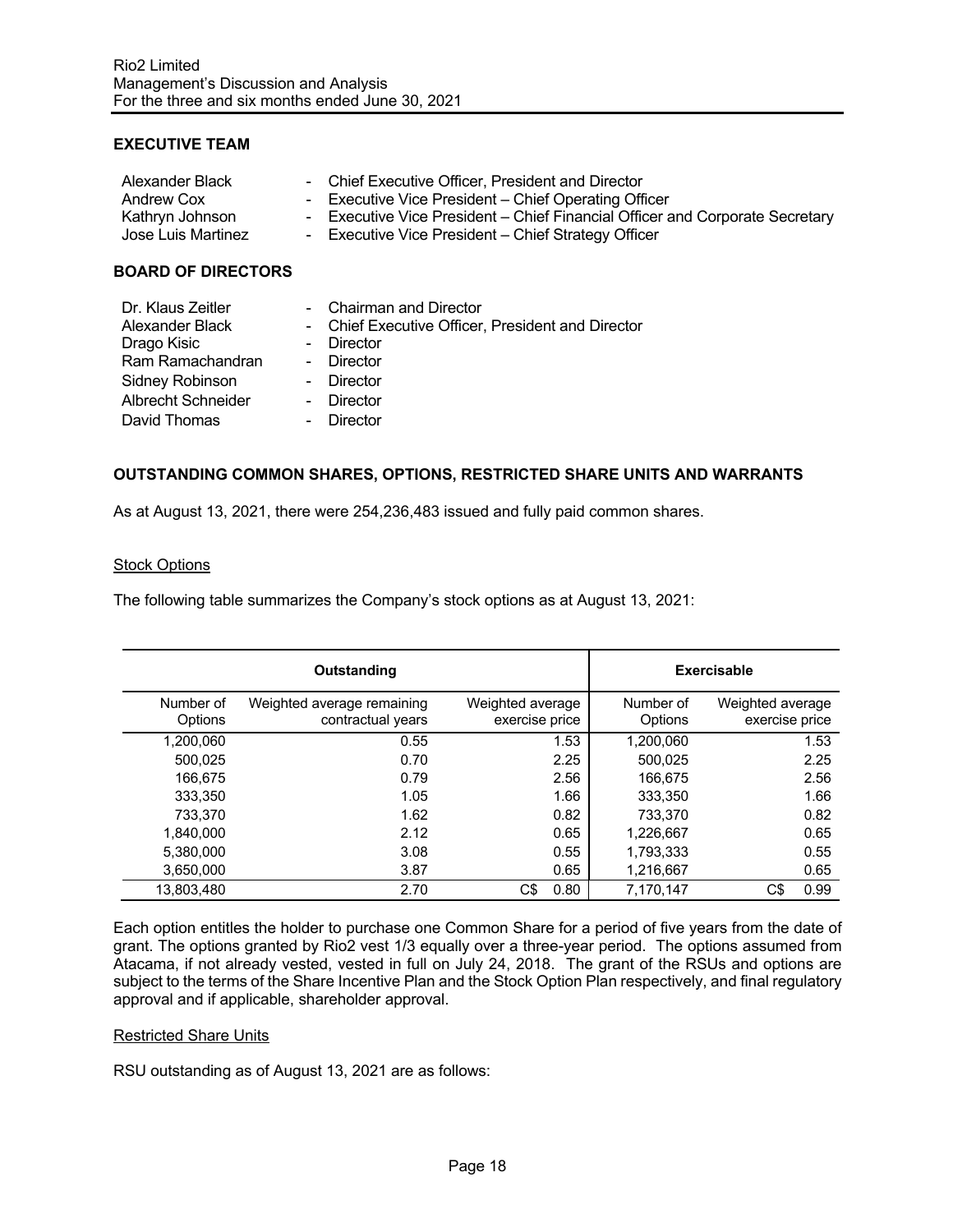|                                     | Number of RSUs |
|-------------------------------------|----------------|
| Outstanding, December 31, 2019      | 312.237        |
| Issued                              | 400,000        |
| Vested and settled in common shares | (212, 237)     |
| Cancelled                           |                |
| Outstanding, December 31, 2020      | 500,000        |
| Issued                              |                |
| Vested and settled in common shares |                |
| Cancelled                           |                |
| Outstanding, June 30, 2021          | 500,000        |
| Outstanding, August 13, 2021        | 366,667        |
| Vested, August 13, 2021             |                |

The RSUs, which original terms saw a vesting schedule of 1/3 equally over a three-year period, include a time-based and a performance-based component with a multiplier as determined by the Company's Board of Directors, and entitle the holder to an amount computed by the value of a notional number of Common Shares designated in the award.

The RSUs may be settled in equity instruments, or cash, at the sole discretion of the Company. The choice to settle in equity instruments does not have any commercial substance and the Company does not have a past practise of settling in cash.

## Warrants

Warrants outstanding as of August 13, 2021 were:

| Expiry dates    | Number of warrants | Conversion price |
|-----------------|--------------------|------------------|
| August 13, 2022 | 27,999,450         | C\$0.50          |

Movements in the number of warrants outstanding and their related weighted average exercise prices are as follows:

|                                |               |     | Weighted<br>average |
|--------------------------------|---------------|-----|---------------------|
|                                | Number of     |     | exercise price      |
|                                | warrants      |     |                     |
| Outstanding, December 31, 2019 | 46,467,391    | C\$ | 0.55                |
| Exercised                      | (7,578,919)   |     | 0.59                |
| Outstanding, December 31, 2020 | 38,888,472    | C\$ | 0.54                |
| Exercised                      | (9, 162, 256) |     | 0.65                |
| Expired                        | (1,726,766)   | C\$ | 0.50                |
| Outstanding, June 30, 2021     | 27,999,450    | C\$ | 0.50                |
| Outstanding, August 13, 2021   | 27,999,450    | C\$ | 0.50                |

## **QUALIFIED PERSONS**

Enrique Garay, MSc P.Geo/FAIG, Senior Vice President - Geology is the Qualified Person for the Company.

## **TECHNICAL INFORMATION**

Where appropriate, certain information contained in this MD&A regarding the Company's Fenix Gold Project or in a document incorporated or deemed to be incorporated by reference herein updates information from the report entitled "Amended and Restated Pre-feasibility Study for the Fenix Gold Project" dated August 4, 2021, prepared by Raul Espinoza (QP) MAusIMM CP(Min), Anthony Maycock (QP) P.Eng., Dr. Greg Corbett (QP) FMAIG, Denys Parra (QP) SME, Registered Member and Andres Beluzan (QP) Chilean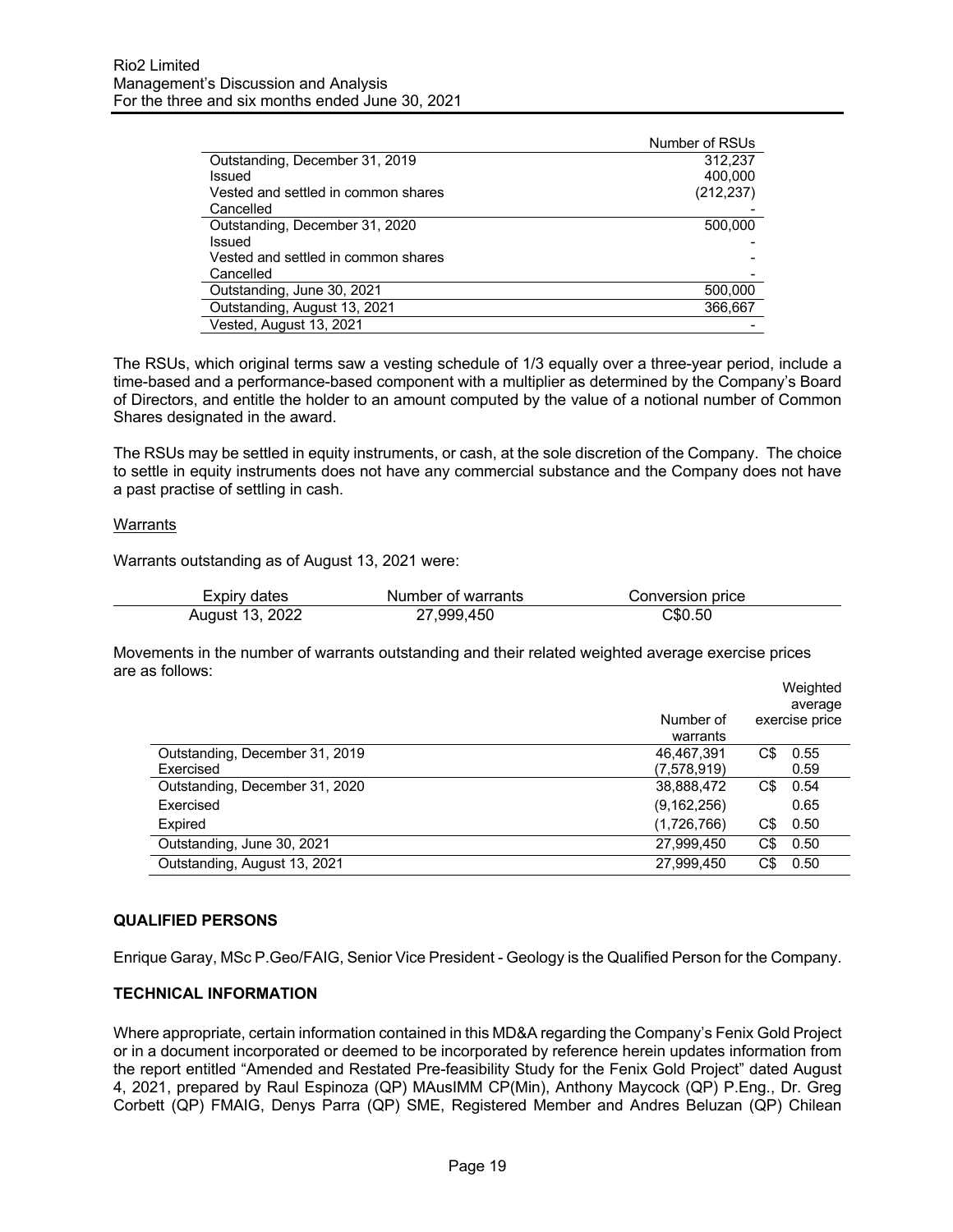Mining Commission, Registered Member and addressed to Rio2 Limited (the "Fenix Technical Report"). Any updates to the scientific or technical information derived from the Fenix Technical Report and any other scientific or technical information contained in this MD&A was approved by Enrique Garay, MSc P.Geo/FAIG, a "Qualified Person" for the purposes of National Instrument 43-101 and an officer of the Company.

# **FORWARD-LOOKING INFORMATION**

This MD&A contains certain statements that may constitute "forward-looking statements." All statements, other than statements of historical fact, included herein, including but not limited to, statements regarding future anticipated property acquisitions, the nature of future anticipated exploration programs and the results thereof, discovery and delineation of mineral resources/reserves, business and financing plans and business trends, are forward-looking statements. Although the Company believes that such statements are reasonable, it can give no assurance that such expectations will prove to be correct.

Forward-looking statements are typically identified by words such as: believe, expect, anticipate, intend, estimate, postulate and similar expressions, or which by their nature refer to future events. The Company cautions investors that any forward-looking statements by the Company are not guarantees of future performance, and that actual results may differ materially from those in forward looking statements as a result of various factors, including, but not limited to, variations in the nature, quality and quantity of any mineral deposits that may be located, variations in the market for, and pricing of, any mineral products the Company may produce or plan to produce, the Company's inability to obtain any necessary permits, consents or authorizations required for its activities, the Company's inability to produce minerals from its properties successfully or profitably, to continue its projected growth, to raise the necessary capital or to be fully able to implement its business strategies, and other risks and uncertainties identified herein under "Risks and Uncertainties".

Should one or more of these risks and uncertainties materialize, or should underlying assumptions prove incorrect, actual results may vary materially from those described in any of those forward-looking statements. For this reason, investors should not attribute undue certainty to or place undue reliance on forward-looking statements.

Historical results of operations and trends that may be inferred from the following discussion and analysis may not necessarily indicate future results from operations. In particular, the current state of the global securities markets may cause significant fluctuations in the price of the Company's securities and render it difficult or impossible for the Company to raise the funds necessary to develop any of its present or future mineral properties.

Additional information regarding the Company and factors that could affect its operations and financial results are included in reports on file with Canadian securities regulatory authorities and may be accessed through the SEDAR website (www.sedar.com). Furthermore, the forward-looking statements contained in this MD&A are made as of the date of this MD&A and the Company does not undertake any obligation to update publicly or to revise any of the included forward-looking statements, whether as a result of new information, future events or otherwise, except as may be required by applicable securities laws. The Company's forward-looking statements are expressly qualified in their entirety by this cautionary statement.

# **CONTROLS AND PROCEDURES**

## *Changes in Internal Control over Financial Reporting*

Management, including the CEO and CFO, have evaluated the Company's internal controls over financial reporting to determine whether any changes occurred during the period that have materially affected, or are reasonably likely to materially affect, the Company's internal controls over financial reporting.